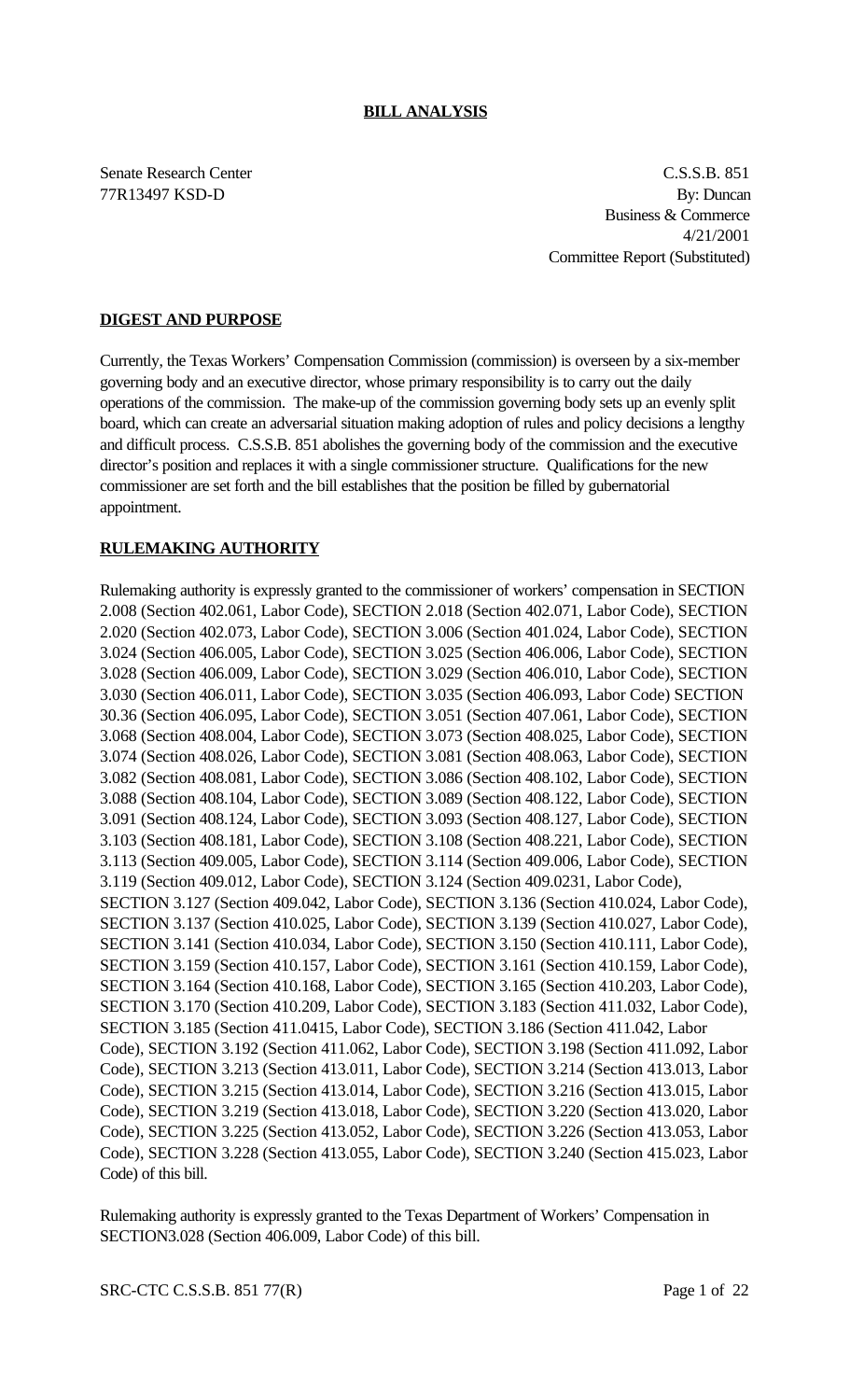#### **SECTION BY SECTION ANALYSIS**

# ARTICLE 1. ORGANIZATION OF DEPARTMENT

SECTION 1.001. Amends Chapter 402A, Labor Code, as follows:

Sec. 402.001. New heading: DUTIES OF DEPARTMENT. Requires the Texas Department of Workers' Compensation (department), in addition to its other required duties, to perform certain actions.

Sec. 402.002. New heading: COMPOSITION OF DEPARTMENT. Provides that the department is composed of the commissioner and other officers and employees required to efficiently implement certain items.

Sec. 402.003. New heading: CHIEF EXECUTIVE. Provides that the commissioner is the department's chief executive and administrative officer. Requires the commissioner to administer and enforce certain laws. Provides that the commissioner has certain powers and duties. Authorizes the commissioner to take certain actions. Provides that the commissioner is the agent for service of process on out-of-state employers.

Sec. 402.004. New heading: APPOINTMENT; TERM. Requires the governor, with the advise and consent of the senate, to appoint the commissioner and provides the term of the commissioner. Requires the governor to appoint the commissioner without regard to certain characteristics of the appointee.

Sec. 402.005. New heading: QUALIFICATIONS. Sets forth certain qualification requirements for the commissioner. Provides that a person who is a former member or former executive director of the Texas Worker's Compensation Commission (commission) is not eligible for appointment as commissioner under Section 402.004.

Sec. 402.006. New heading: INELIGIBILITY FOR PUBLIC OFFICE. Provides that the commissioner is ineligible to be a candidate for a public elective office in this state unless the commissioner has resigned and the governor has accepted the resignation.

Sec. 402.007. New heading: BOND. Provides that the commissioner, before taking office, must execute with a certain surety company a bond for \$50,000 payable to this state and conditioned on the faithful discharge of the commissioner's duties.

Sec. 402.008. New heading: COMPENSATION. Provides that the commissioner is entitled to compensation as provided by the General Appropriations Act.

Deletes existing text relating to membership requirements, training program for commission members, and terms and vacancies.

Sec. 402.009. Redesignates Section 402.003. Prohibits a person from serving as commissioner, rather than a member of the commission, or act as general counsel to the department, rather than the commission, if the person is required to register as a lobbyist under Chapter 305 (Registration of Lobbyists), Government Code, because of the person's activities for compensation on behalf of a profession that is regulated by or that has fees regulated by the department, rather than the commission.

Deletes existing text relating to voting requirements.

Sec. 402.010. New heading: GROUNDS FOR REMOVAL. Redesignates Section 402.005. Sets forth the grounds for removal from office of the commissioner, rather than a member of the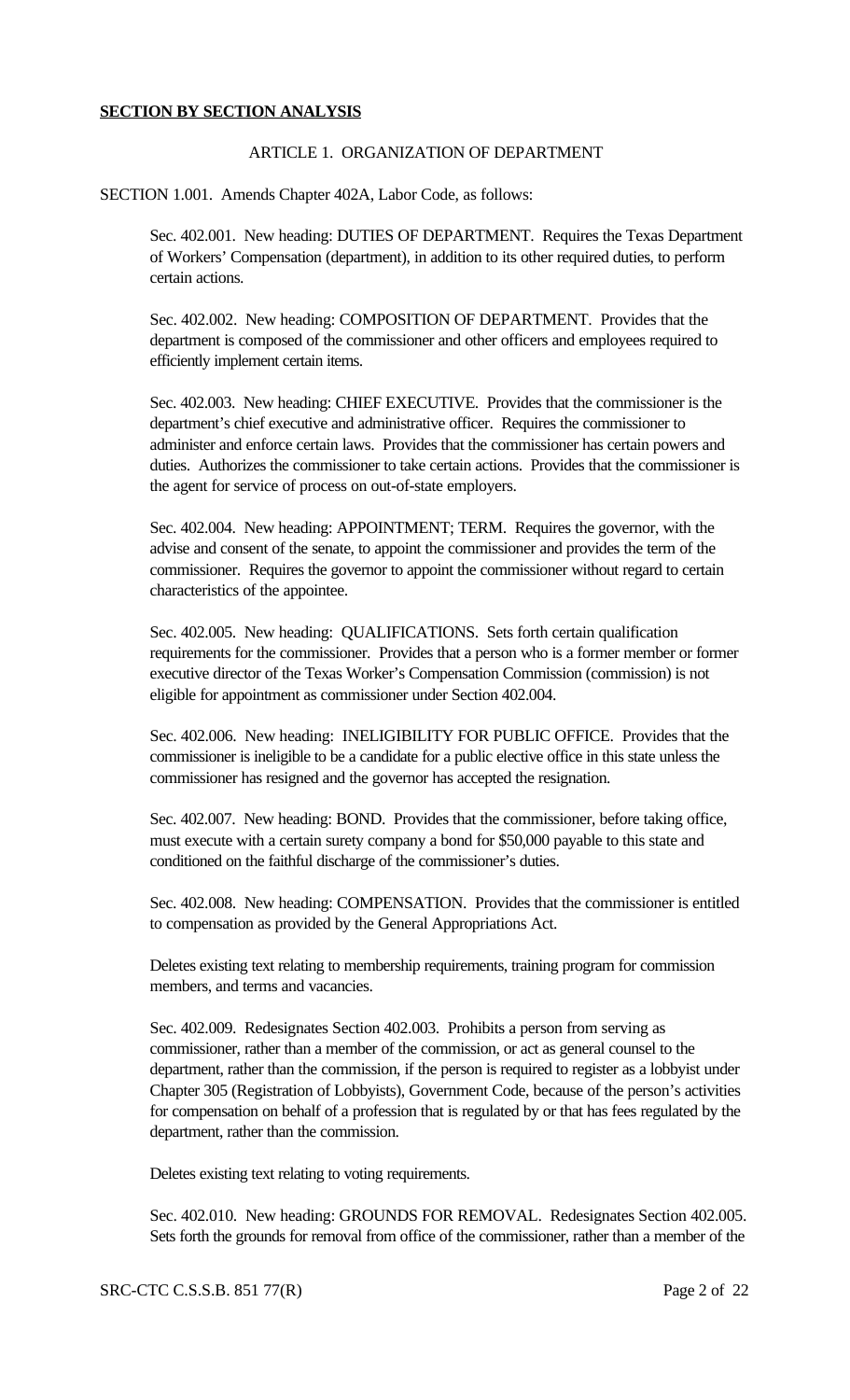commission. Deletes existing text relating to removal of commission members. Provides that an action of the commissioner or the department, rather than the commission, is not affected by the fact that it is taken when a ground for removal of the commissioner, rather than a commission member, exists. Deletes existing text relating to required actions of the executive director of the commission. Makes conforming changes.

Sec. 402.011. Redesignates Section 402.006. Makes conforming changes.

Deletes existing text relating to meetings, chairman of the commission, and a leave of absence.

Sec. 402.012. New heading: CIVIL LIABILITY OF THE COMMISSIONER. Redesignates existing Section 402.010. Makes conforming changes.

Deletes existing text relating to reimbursement.

Sec. 402.013. Redesignates Section 402.012. Prohibits a person who is compensated at or above the amount prescribed by the General Appropriations Act for step 1, salary group A17, rather than salary group 17, from holding certain positions. Makes conforming changes.

SECTION 1.002. Amends Chapter 402C, Labor Code, as follows:

SUBCHAPTER C. New heading: DEPARTMENT PERSONNEL

Sec. 402.041. New heading: APPOINTMENTS. Requires the commissioner, subject to the General Appropriations Act or other law, to appoint certain personnel as necessary to carry out certain powers and duties under this subtitle and certain other laws. Provides that a person appointed under this section must have professional, administrative, and worker's compensation experience necessary to qualify the person for the position to which the person is appointed. Provides that a person appointed as an associate or deputy commissioner or to hold an equivalent position must have at least five years of the experience required for appointment as commissioner under Section 402.005. Provides that at least two years of that experience must be in work related to the position to be held.

Sec. 402.042. New heading: DIVISION OF RESPONSIBILITIES. Requires the commissioner ro develop and implement policies that clearly define the respective responsibilities of the commissioner and the staff of the department.

Deletes existing text relating to the executive director of the commission, the general powers and duties of the executive director, and administrative assistants.

Sec. 402.043. Redesignates Section 402.044. Requires the commissioner, rather than the executive director, to develop an intra-agency career ladder program that addresses opportunities for mobility and advancement for employees within the department, rather than the commission. Makes conforming changes.

Sec. 402.044. Redesignates Section 402.045. Makes conforming changes.

ARTICLE 2. CONFORMING AMENDMENTS WITHIN CHAPTER 402, LABOR CODE

SECTION 2.001. Amends the heading to Chapter 402, Labor Code, as follows:

CHAPTER 402. New heading: TEXAS DEPARTMENT OF WORKER'S COMPENSATION

SECTION 2.002. Amends Section 402.021, Labor Code, as follows:

SRC-CTC C.S.S.B. 851 77(R) Page 3 of 22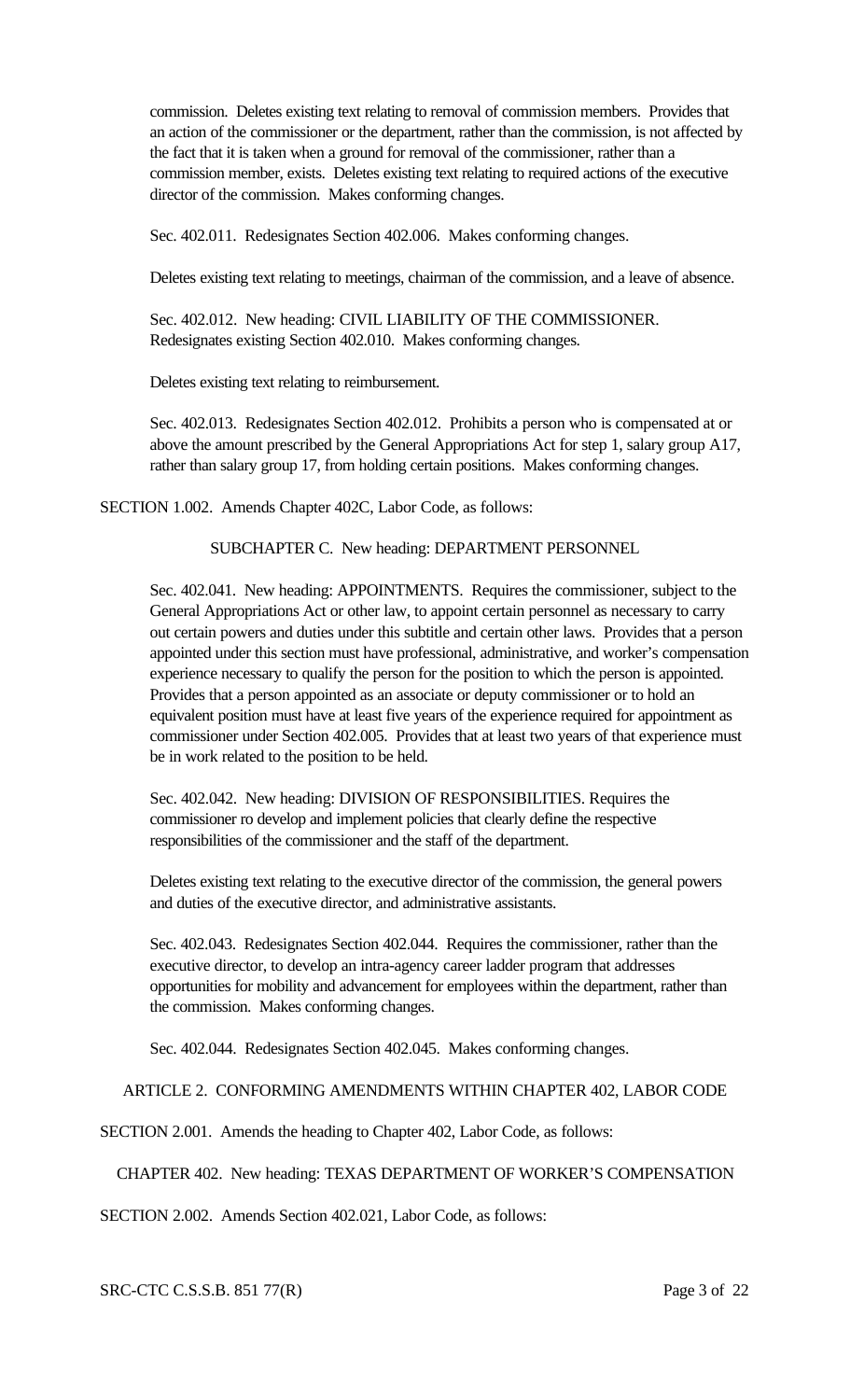Sec. 402.021. New heading: DEPARTMENT DIVISIONS. Authorizes the commissioner, rather than the executive director with the approval of the commission, to establish certain divisions in addition to the divisions listed in this section. Authorizes the commissioner to allocate and reallocate functions among those divisions and those established under Subsection (a). Makes conforming changes.

SECTION 2.003. Amends Section 402.022, Labor Code, to require the department, rather than the executive director, to prepare information of public interest describing the functions of the department, rather than the commission, and the procedures by which complaints are filed with and resolved by the department.

SECTION 2.004. Amends Section 402.023, Labor Code, to make conforming changes.

SECTION 2.005. Amends Section 402.024, Labor Code, to make conforming changes.

SECTION 2.006. Amends Section 402.025, Labor Code, to make a conforming change.

SECTION 2.007. Amends the heading to Chapter 402D, Labor Code, as follows:

SUBCHAPTER D. GENERAL POWERS AND DUTIES OF DEPARTMENT

SECTION 2.008. Amends Section 402.061, Labor Code, to require the commissioner, rather than the commission, to adopt rules as necessary for the implementation of this subtitle.

SECTION 2.009. Amends Section 402.062, Labor Code, to make conforming changes.

SECTION 2.010. Amends Section 402.064, Labor Code, to make conforming changes.

SECTION 2.011. Amends Section 402.065, Labor Code, to make conforming changes.

SECTION 2.012. Amends Section 402.066, Labor Code, to make conforming changes.

SECTION 2.013. Amends Section 402.0665, Labor Code, to make conforming changes.

SECTION 2.014. Amends Section 402.067, Labor Code, to make conforming changes.

SECTION 2.015. Amends Section 402.068, Labor Code, to make a conforming change.

SECTION 2.016. Amends Section 402.069, Labor Code, to require the commissioner or the commissioner's designee, rather than the executive director, to provide to department employees, rather than to members of the commission and commission employees, certain information. Deletes existing text relating to state officers.

SECTION 2.017. Amends Section 402.070)(a), Labor Code, to make conforming changes.

SECTION 2.018. Amends Section 402.071(a), Labor Code, to require the commissioner, rather than the commission, to establish qualifications for a representative and adopt rules establishing procedures for authorization of representatives.

SECTION 2.019. Amends Section 402.072, Labor Code, to make conforming changes

SECTION 2.020. Amends Sections 402.073(a) and (c), Labor Code, to require the commissioner, rather than the commission, to adopt, by rule, a memorandum of understanding governing certain administrative procedure law hearings. Makes conforming changes.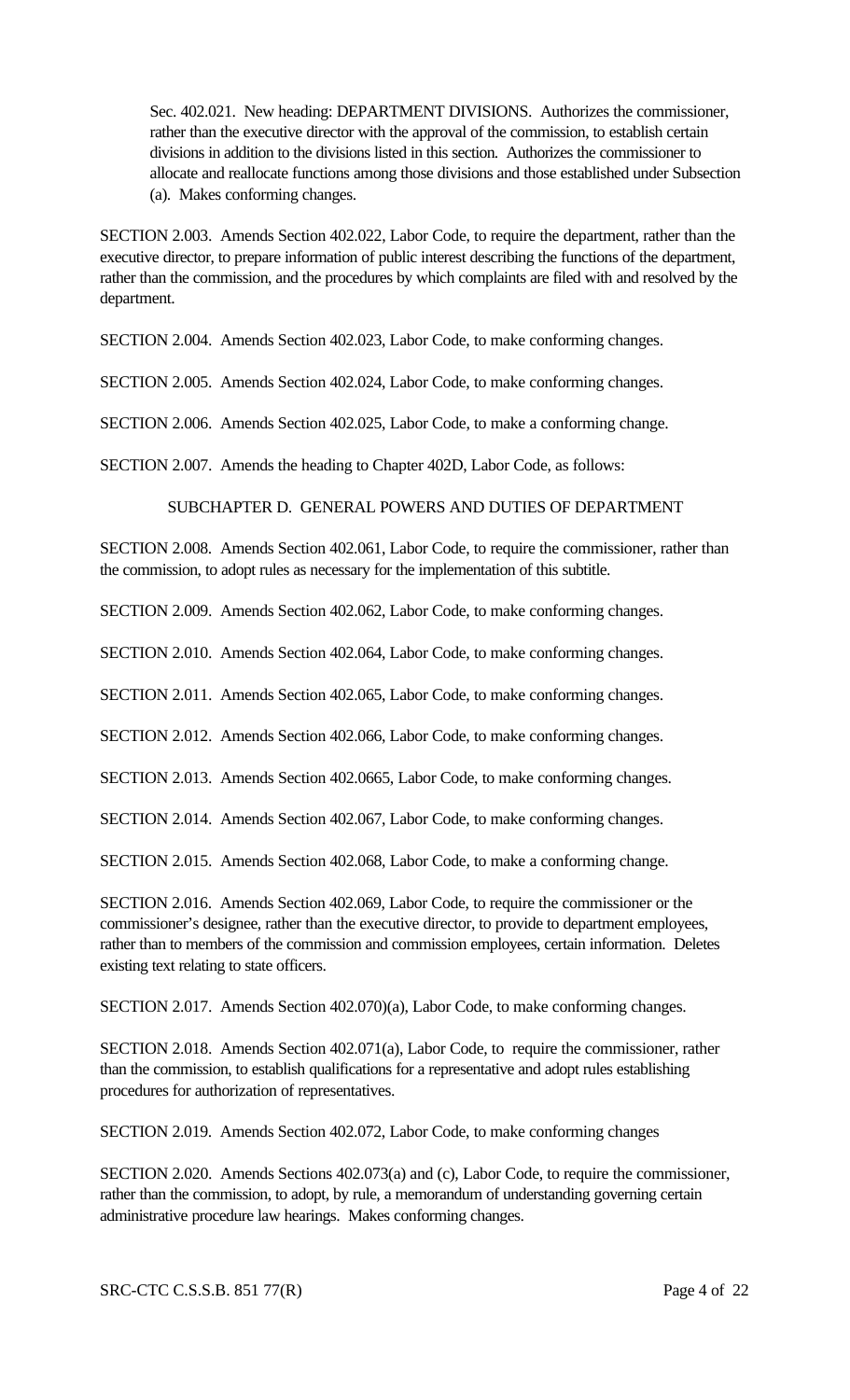SECTION 2.021. Amends Section 402.081, Labor Code, as follows:

Sec. 402.081. New heading: DEPARTMENT RECORDS. Makes conforming changes.

SECTION 2.022. Amends Section 402.082, Labor Code, as follows:

Sec. 402.082. New heading: INJURY INFORMATION MAINTAINED BY DEPARTMENT. Makes a conforming change.

SECTION 2.023. Amends Section 402.083(a), Labor Code, to make a conforming change.

SECTION 2.024. Amends Section 402.084(a), Labor Code, to make conforming changes.

SECTION 2.025. Amends Section 402.085, Labor Code, to authorize the department, rather than the commission, to release information on a claim to a governmental agency, political subdivision, or regulatory body to use to assess financial resources in an action, including an administrative action, to cooperate with another state in an action authorized under Chapter 231, Family Code, rather than Chapter 76, Human Resources Code. Makes conforming changes.

SECTION 2.026. Amends Sections 402.088(a), (b), and (d), Labor Code, to make conforming changes.

SECTION 2.027. Amends Section 402.089(a), Labor Code, to make a conforming change.

SECTION 2.028. Amends Section 402.090, Labor Code, to make a conforming change.

SECTION 2.029. Amends Section 402.091(a), Labor Code, to make a conforming change.

SECTION 2.030. Amends Sections 402.092(a), (b), (d), (e), and (f), Labor Code, to authorize information maintained in the investigation files of the department to be disclosed in a hearing conducted by the State Office of Administrative Hearings under this subtitle. Makes conforming changes.

# ARTICLE 3. GENERAL CONFORMING AMENDMENTS

SECTION 3.001. Amends Section 91.003(b), Labor Code, to require the Texas Department of Worker's Compensation, rather than the Texas Worker's Compensation Commission, to assist in the implementation of this chapter and to provide information to the Texas Department of Licensing and Regulation.

SECTION 3.002. Amends Section 401.002, Labor Code, to make conforming changes.

SECTION 3.003. Amends Section 401.011, Labor Code, to define "commissioner." Deletes existing text relating to the definition of "commission." Redefines "designated doctor," "representative," and "sanction" to make conforming changes. Defines "department."

SECTION 3.004. Amends Section 401.021, Labor Code, to make conforming changes.

SECTION 3.005. Amends Section 401.023(b), Labor Code, to make a conforming change.

SECTION 3.006. Amends Sections 401.024(b), (c), and (d), Labor Code, to authorize the commissioner, rather than the commission, by rule to permit or require the use of an electronic transmission of specified information instead of the specified form, manner, or procedure, notwithstanding another provision of this subtitle that specifies the form, manner, or procedure of the transmission. Provides that if the electronic transmission of information is not authorized or permitted by rule, rather than by commission rule, the transmission of that information is governed by any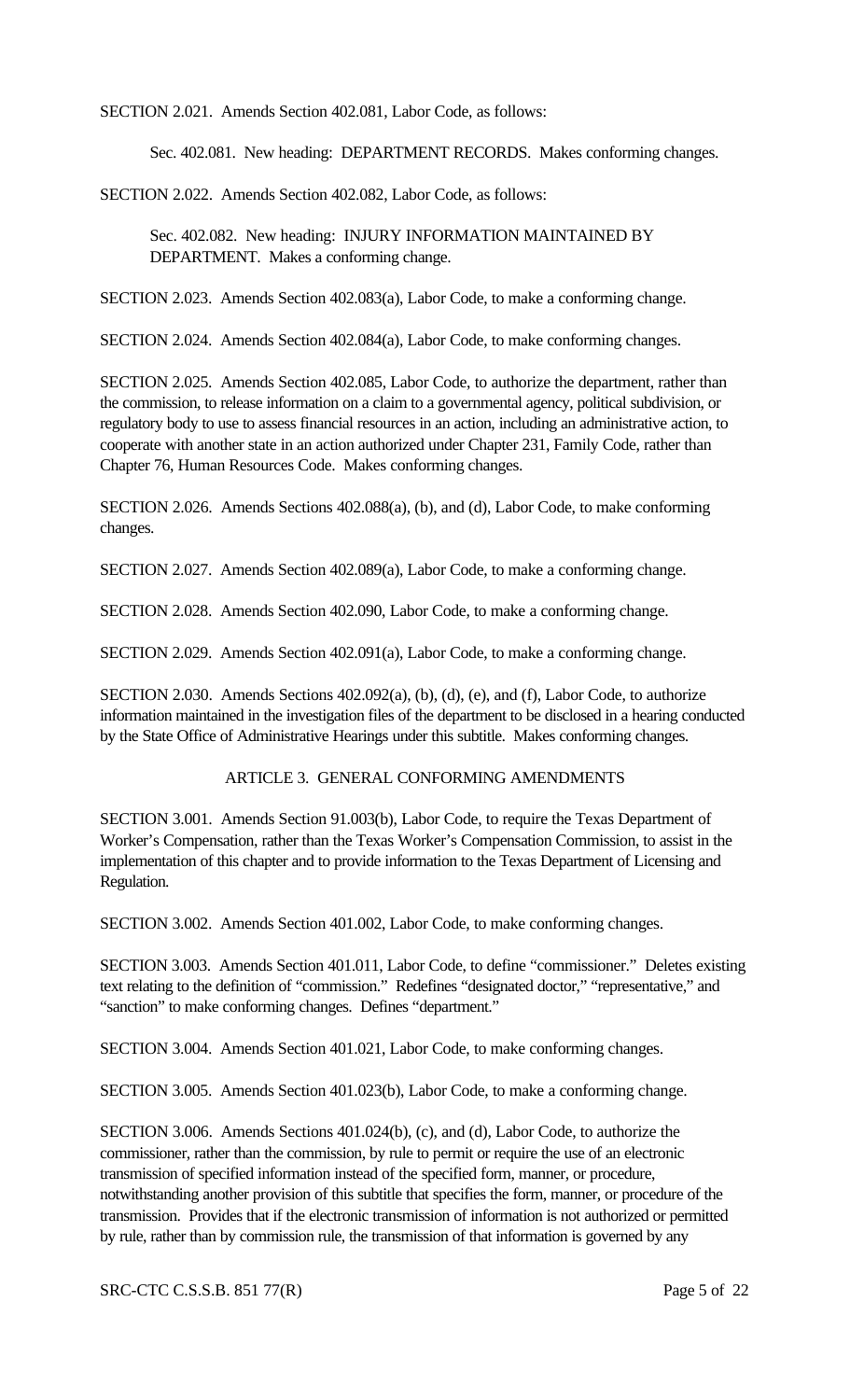applicable statute or rule that prescribes the form, manner, or procedure for the transmission, including standards adopted by the Department of Information Resources. Makes conforming changes.

SECTION 3.007. Amends Chapter 401C, Labor Code, by adding Section 401.025, as follows:

Section 401.025. REFERENCES TO COMMISSION AND EXECUTIVE DIRECTOR. Provides that a reference in this code or other law to the commission or the executive director of the commission means the department or commissioner as consistent with the respective duties of the commissioner and the department under this subtitle and other worker's compensation laws of this state.

SECTION 3.008. Amends the heading to Section 403.001, Labor Code, as follows:

Sec. 403.001. DEPARTMENT FUNDS.

SECTION 3.009. Amends Sections 403.001(a) and (b), Labor Code, to make conforming changes.

SECTION 3.010. Amends Section 403.003, Labor Code, to make conforming changes.

SECTION 3.011. Amends Section 403.004, Labor Code, to make a conforming change.

SECTION 3.012. Amends Section 403.005, Labor Code, to make conforming changes.

SECTION 3.013. Amends Section 403.006(c), Labor Code, to make a conforming change.

SECTION 3.014. Amends Section 403.007, Labor Code, to make conforming changes.

SECTION 3.015. Amends Section 404.002(a), Labor Code, to make a conforming change.

SECTION 3.016. Amends Section 404.003(b), Labor Code, to make a conforming change.

SECTION 3.017. Amends Sections 404.004(a) and (d), Labor Code, to provide that the Research and Oversight Council on Workers' Compensation (council) is governed by a board of directors (board), which is composed of certain individuals as well as the commissioner or a person designated by the commissioner and a member of the risk management board of the State Office of Risk Management, appointed by the risk management board. Deletes existing text relating to a member of the commission serving on the board of directors. Prohibits certain individuals from being an employee of the council who is compensated at or above the amount prescribed by the General Appropriations Act for step 1, salary group A17, rather than salary group 17, of the position classification salary schedule.

SECTION 3.018. Amends Section 404.0041, Labor Code, to make a conforming change.

SECTION 3.019. Amends Sections 404.007(a) and (d), Labor Code, to require the board to review specific recommendations for legislation relating to this subtitle, rather than to the Texas Worker's Compensation Act, formally proposed by an entity listed in this section. Makes conforming changes.

SECTION 3.020. Amends Section 404.008(c), Labor Code, to make conforming changes.

SECTION 3.021. Amends Section 404.010(a), Labor Code, to make a conforming change.

SECTION 3.022. Amends the heading to Section 406.004, Labor Code, as follows:

Sec. 406.004. EMPLOYER NOTICE TO DEPARTMENT; ADMINISTRATIVE VIOLATION.

SRC-CTC C.S.S.B. 851 77(R) Page 6 of 22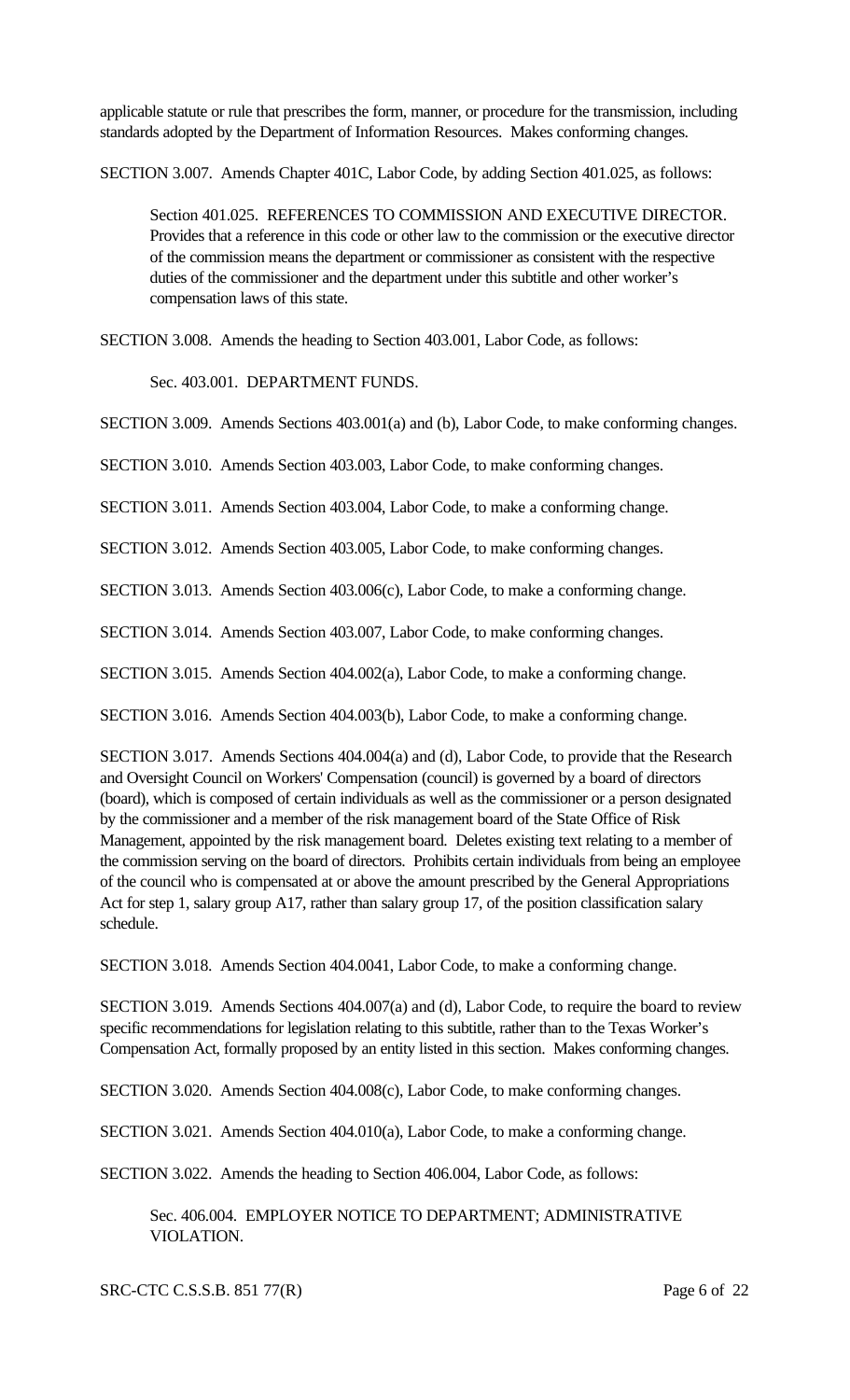SECTION 3.023. Amends Sections 406.004(a), (b), (c), and (d), Labor Code, to make conforming changes.

SECTION 3.024. Amends Section 406.005(c), Labor Code, to authorize the commissioner, rather than the commission, to adopt rules relating to the form and content of a specific notice.

SECTION 3.025. Amends Sections 406.006(a), (b), and (c), Labor Code, to authorize the commissioner, rather than the commission, to adopt rules that establish the coverage and claim administration contact information required under this subsection. Makes conforming changes.

- (b) Makes a conforming change.
- (c) Makes a conforming change.

SECTION 3.026. Amends Sections 406.007(a), (b), and (c), Labor Code, to make conforming changes.

SECTION 3.027. Amends Section 406.008, Labor Code, to make conforming changes.

SECTION 3.028. Amends Sections 406.009(a), (b), (c), and (d), Labor Code, to make a conforming change.

(b) Authorizes the commissioner, rather than the commission, to adopt rules necessary to enforce this subchapter.

(c) Authorizes the department, rather than the commission, to designate a data collection agent, implement an electronic reporting and public information access program, and adopt rules necessary to implement the data collection requirements of this subchapter. Authorizes the commissioner, rather than the executive director, to establish the form, manner, and procedure for the transmission of information to the department, rather than the commission, as authorized by Section 402.042(b)(11).

(d) Makes a conforming change.

SECTION 3.029. Amends Section 406.010(c), Labor Code to require the commissioner, rather than the commission, to further specify the requirements of this section by rule.

SECTION 3.030. Amends Section 406.011(a), Labor Code, to authorize the commissioner, rather than the commission, to require, by rule, an insurance carrier to designate a representative in Austin to act as the insurance carrier's agent before the department, rather than the commission, in Austin.

SECTION 3.031. Amends Section 406.012, Labor Code, to make a conforming change.

SECTION 3.032. Amends Section 406.051(c), Labor Code, to make a conforming change.

SECTION 3.033. Amends Section 406.073(b), Labor Code, to make a conforming change.

SECTION 3.034. Amends Sections 406.074(a) and (b), Labor Code, to make conforming changes.

SECTION 3.035. Amends Section 406.093(b), Labor Code, to require the commissioner, rather than the commission, to adopt, by rule, procedures relating to the method of payment of benefits to legally incompetent employees.

SECTION 3.036. Amends Section 406.095(b), Labor Code, to require the commissioner, rather than the commission, to establish, by rule, the procedures and requirements for an election under this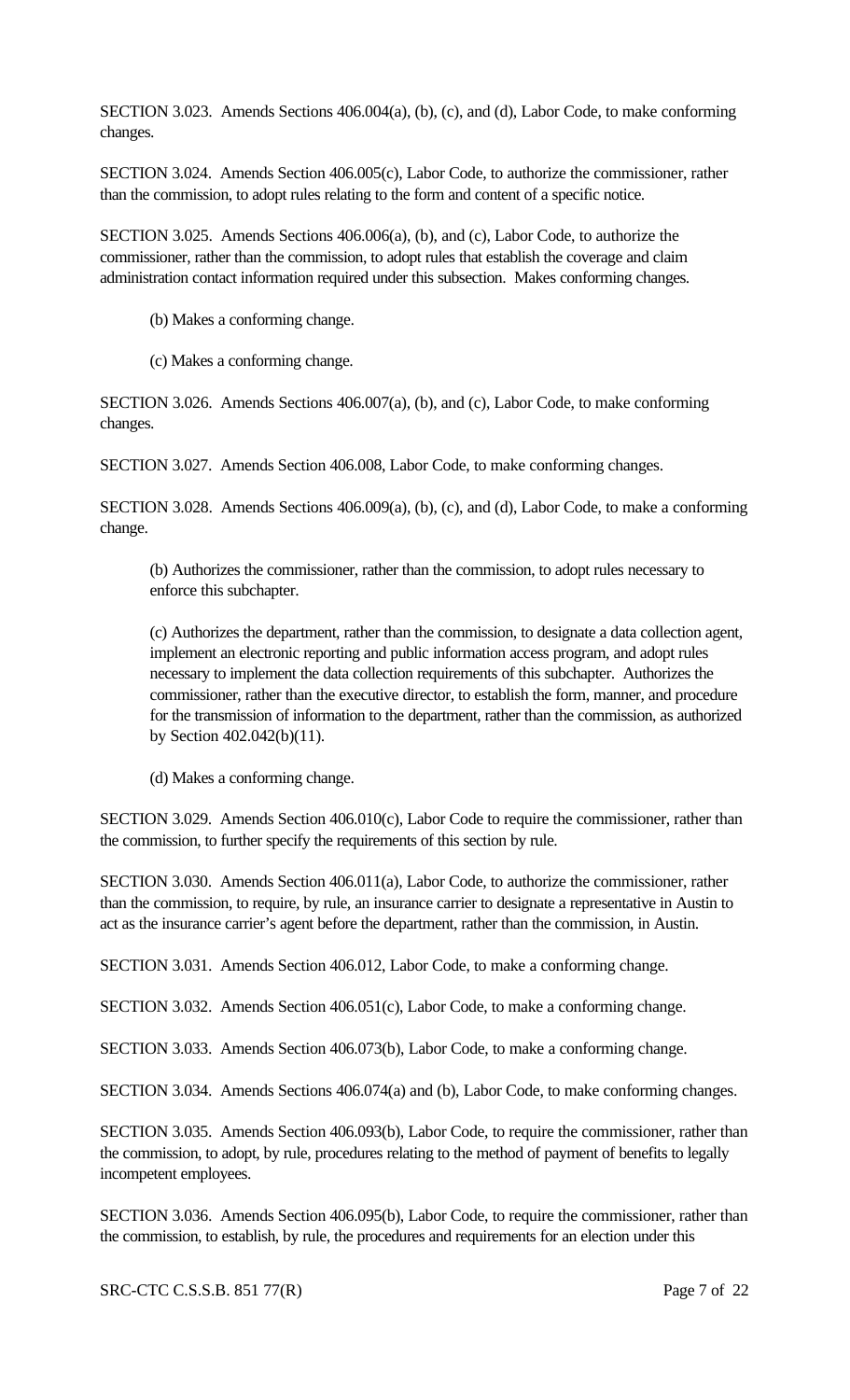section.

SECTION 3.037. Amends Sections 406.144(c) and (d), Labor Code, to make conforming changes.

SECTION 3.038. Amends Sections 406.145(a), (b), (c), (d), and (f), Labor Code, to make conforming changes.

SECTION 3.039. Amends Section 406.162(b), Labor Code, to make conforming changes.

SECTION 3.040. Amends Section 407.001(3), Labor Code, to make a conforming change.

SECTION 3.041. Amends Section 407.021, Labor Code, to make a conforming change.

SECTION 3.042. Amends Section 407.022, Labor Code, to make conforming changes.

SECTION 3.043. Amends Section 407.023, Labor Code, as follows:

Sec. 407.023. New heading: EXCLUSIVE POWERS AND DUTIES OF COMMISSIONER. Requires the commissioner, rather than the commission by majority vote, to perform certain duties. Makes a conforming change.

SECTION 3.044. Amends Sections 407.041(a), (b), and (c), Labor Code, to make conforming changes.

SECTION 3.045. Amends Section 407.042, Labor Code, to make a conforming change.

SECTION 3.046. Amends Section 407.043, Labor Code, to make conforming changes.

SECTION 3.047. Amends Section 407.044(a), Labor Code, to make a conforming change.

SECTION 3.048. Amends Section 407.045, Labor Code, to make conforming changes.

SECTION 3.049. Amends Sections 407.046(a), (b), and (d), Labor Code, to make conforming changes.

SECTION 3.050. Amends Section 407.047(b), Labor Code, to make conforming changes.

SECTION 3.051. Amends Sections 407.061(a), (c), (e), and (f), Labor Code, to require the commissioner, rather than the commission, to adopt rules for the requirements for the financial statements required by this section. Makes conforming changes.

SECTION 3.052. Amends Section 407.062, Labor Code, to make conforming changes.

SECTION 3.053. Amends Section 407.063(a), Labor Code, to make a conforming change.

SECTION 3.054. Amends Section 407.064(b), Labor Code, to make a conforming change.

SECTION 3.055. Amends Sections 407.081(a), (b), (c), (d), (f), and (g), Labor Code, to make conforming changes.

SECTION 3.056. Amends Sections 407.082(a), (c), and (d), Labor Code, to make conforming changes.

SECTION 3.057. Amends Section 407.101(b), Labor Code, to make a conforming change.

SRC-CTC C.S.S.B. 851 77(R) Page 8 of 22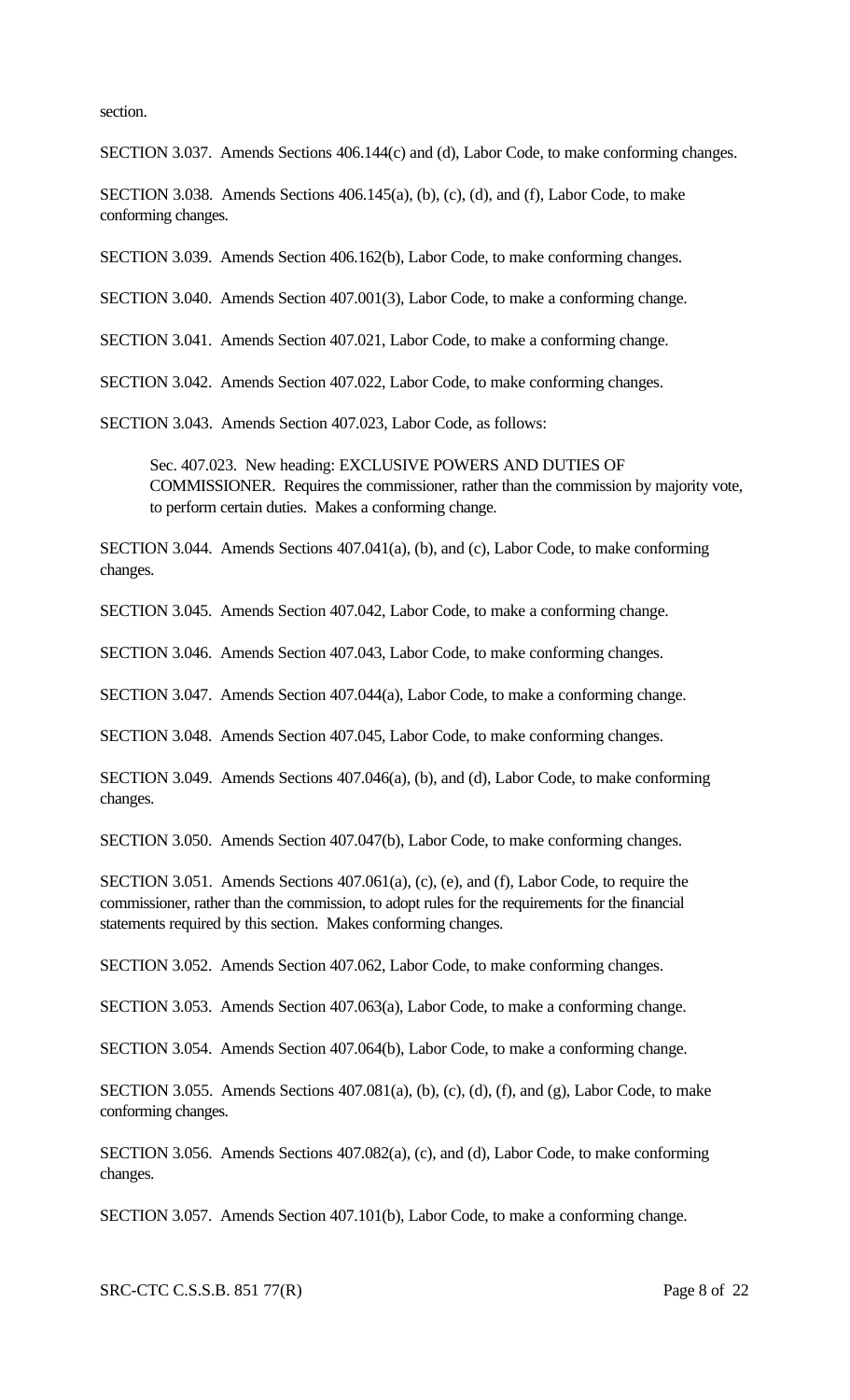SECTION 3.058. Amends Section 407.102, Labor Code, to make conforming changes.

SECTION 3.059. Amends Sections 407.103(a) and (d), Labor Code, to make conforming changes.

SECTION 3.060. Amends Sections 407.104(b), (c), and (e), Labor Code, to make conforming changes.

SECTION 3.061. Amends Sections 407.122(b) and (c), Labor Code, to provide that the board of directors of the Texas Certified Self-Insurer Guaranty Association (board) consists of the following voting members:

- three certified self-insurers;
- the commissioner, rather than one commission member representing wage earners; and
- the public counsel of the office of public insurance counsel;

Deletes existing text relating to one commission member representing employers being a voting member of the board. Deletes existing text relating to the executive director of the commission being a nonvoting member of the board.

SECTION 3.062. Amends Section 407.123(b), Labor Code, to make a conforming change.

SECTION 3.063. Amends Section 407.124(a) and (c), Labor Code, to make conforming changes.

SECTION 3.064. Amends Section 407.126(d), Labor Code, to make a conforming change.

SECTION 3.065. Amends Section 407.127(a), Labor Code, to make a conforming change.

SECTION 3.066. Amends Section 407.133(a), Labor Code, to authorize the commissioner, rather than the commission after notice and hearing and by majority vote, to suspend or revoke a certain certificate of authority to self-insure.

SECTION 3.067. Amends Section 408.003(c), Labor Code, to make conforming changes.

SECTION 3.068. Amends Sections 408.004(a), (b), (d), (e), and (f), Labor Code, to make a conforming change.

(b) Authorizes the commissioner, rather than the commission, to adopt rules that require an employee to submit to not more than three medical examinations in a 180-day period under specified circumstances. Requires the commissioner, rather than the commission, to adopt, by rule, a system for monitoring requests made under this subsection by insurance carriers. Makes a conforming change.

(d) Makes a conforming change.

(e) Requires the commissioner, rather than the commission, to ensure, by rule, that an employee receives reasonable notice of an examination and of the insurance carrier's basis for suspension of payment, and that the employee is provided a reasonable opportunity to reschedule an examination missed by the employee for good cause. Makes conforming changes.

(f) Requires the commissioner, rather than the commission, to adopt rules as necessary to this subsection. Makes conforming changes.

SECTION 3.069. Amends Section 408.005(e), Labor Code, to make a conforming change.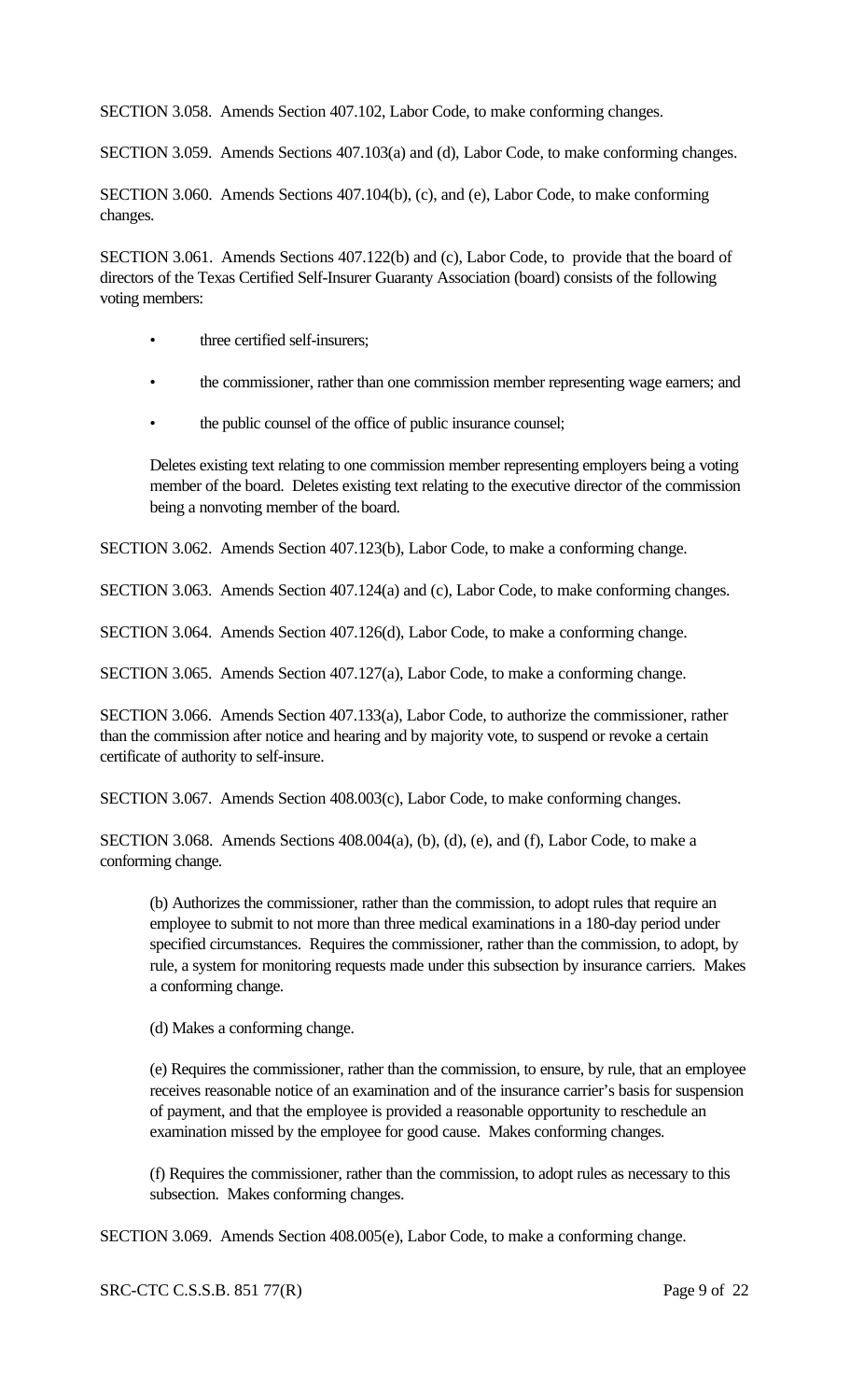SECTION 3.070. Amends Sections 408.022(a), (b), and (c), Labor Code, to make conforming changes.

SECTION 3.071. Amends Section 408.023, Labor Code, to make conforming changes.

SECTION 3.072. Amends Section 408.024, Labor Code, to make a conforming change.

SECTION 3.073. Amends Sections 408.025(a), (b), and (d), Labor Code, to require the commissioner, rather than the commission, to adopt, by rule, requirements for certain reports and records. Makes a conforming change.

(b) Requires the commissioner, rather than the commission, to adopt, by rule, requirements for certain reports and records.

(d) Makes a conforming change.

SECTION 3.074. Amends Section 408.026, Labor Code, to require the commissioner, rather than the commission, to adopt rules necessary to ensure that an examination required under this section is performed without undue delay. Makes conforming changes.

SECTION 3.075. Amends Section 408.027(d), Labor Code, to make a conforming change.

SECTION 3.076. Amends Section 408.041(c), Labor Code, to make conforming changes.

SECTION 3.077. Amends Section 408.043(c), Labor Code, to make conforming changes.

SECTION 3.078. Amends Section 408.045, Labor Code, to make a conforming change.

SECTION 3.079. Amends Section 408.061(f), Labor Code, to make a conforming change.

SECTION 3.080. Amends Section 408.062(b), Labor Code, to make a conforming change.

SECTION 3.081. Amends Section 408.063(a), Labor Code, to authorize the commissioner, rather than the commission, in order to expedite the payment of income benefits, to establish, by rule, reasonable presumptions relating to the wages earned by an employee, including the presumption that an employee's last paycheck accurately reflects the employee's usual wage.

SECTION 3.082. Amends Sections 408.081(b) and (c), Labor Code, to require the commissioner, rather than the commission, to establish, by rule, requirements for agreements under which income benefits may be paid monthly. Makes conforming changes.

SECTION 3.083. Amends Section 408.084(a) and (b), Labor Code, to make conforming changes.

SECTION 3.084. Amends Section 408.085, Labor Code, to make conforming changes.

SECTION 3.085. Amends Section 408.086, Labor Code, as follows:

# Sec. 408.086. New heading: DEPARTMENT DETERMINATION OF EXTENDED UNEMPLOYMENT OR UNDEREMPLOYMENT. Makes conforming changes.

SECTION 3.086. Amends Section 408.102(b), Labor Code, to require the commissioner, rather than the commission, to establish, by rule, a presumption that maximum medical improvement has been reached based on the lack of medical improvement in the employee's condition.

SECTION 3.087. Amends Section 408.103(b), Labor Code, to provide that it is assumed that the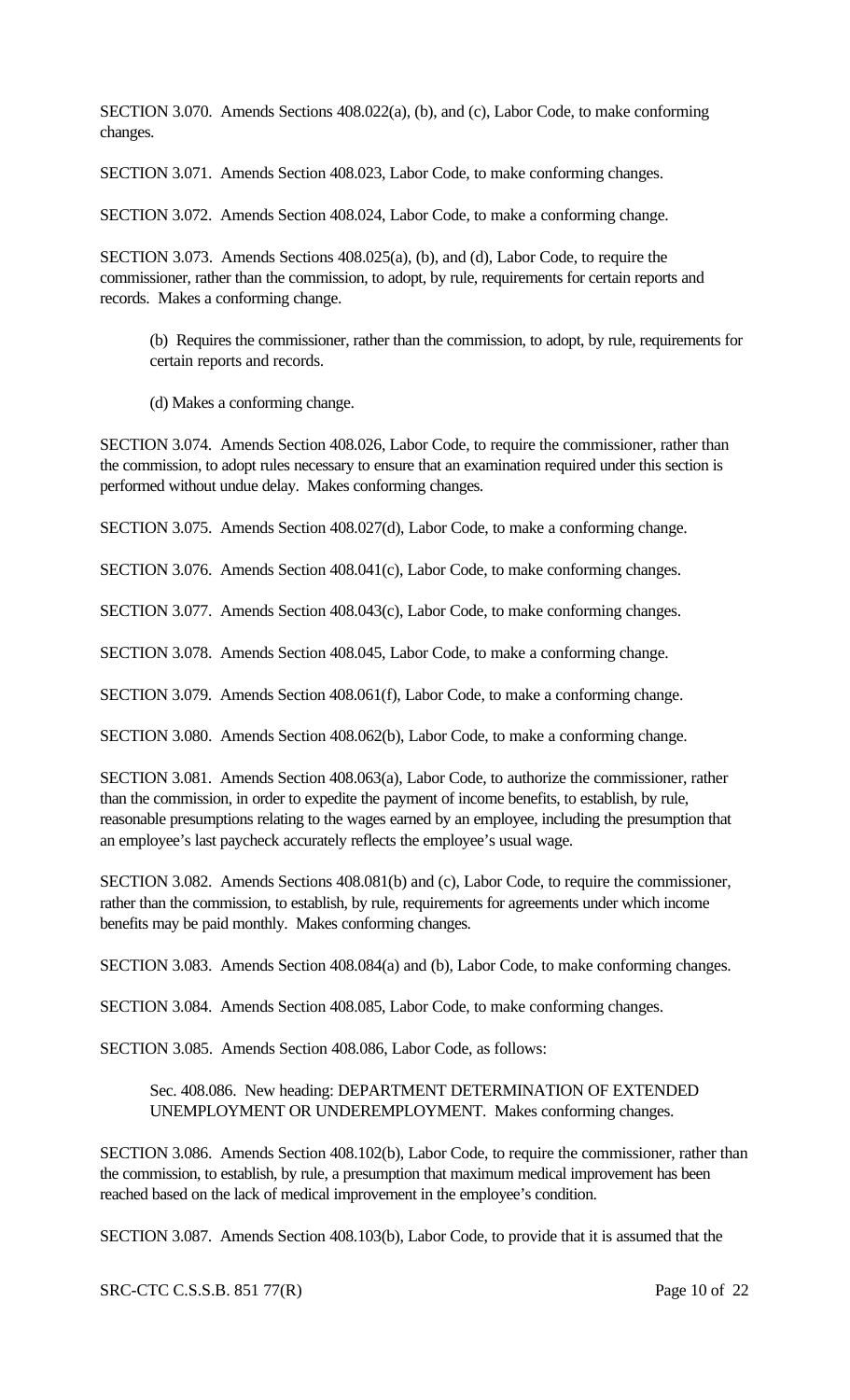employee's actual earnings for the previous year are equal to the sum of the employee's wages as reported in the most recent four quarterly wage reports to the Texas Workforce Commission, rather than Texas Employment Commission, divided by 52. Makes conforming changes.

SECTION 3.088. Amends Sections 408.104(a) and (c), Labor Code, to require the commissioner, rather than the commission, to adopt rules to implement this section, including rules establishing procedures for requesting and disputing an extension. Makes conforming changes.

SECTION 3.089. Amends Sections 408.122(b) and (c), Labor Code, to require the department to develop qualification standards and administrative policies to implement this subsection. Authorizes the commissioner, rather than the commission, to adopt rules as necessary. Makes conforming changes.

SECTION 3.090. Amends Sections 408.123(b) and (c), Labor Code, to make conforming changes.

SECTION 3.091. Amends Section 408.124, Labor Code, to authorize the commissioner, rather than the commission, notwithstanding certain parts of this section, to adopt, by rule, the fourth edition of the "Guides to the Evaluation of Permanent Impairment," published by the American Medical Association, for determining the existence and degree of an employee's impairment. Makes conforming changes.

SECTION 3.092. Amends Sections 408.125(a), (b), (c), (d), (e), and (f), Labor Code, to make conforming changes.

SECTION 3.093. Amends Section 408.127(c), Labor Code, to require the commissioner, rather than the commission, to adopt rules and forms to ensure the full reporting and accuracy of reductions and reimbursements made under this section.

SECTION 3.094. Amends Sections 408.129(a), (b), and (d), Labor Code, to make conforming changes.

SECTION 3.095. Amends Section 408.141, Labor Code, to make a conforming change.

SECTION 3.096. Amends Sections 408.143(a) and (b), Labor Code, to make conforming changes.

SECTION 3.097. Amends Section 408.147(c), Labor Code, to make a conforming change.

SECTION 3.098. Amends Section 408.148, Labor Code, to make conforming changes.

SECTION 3.099. Amends Section 408.149, Labor Code, to make conforming changes.

SECTION 3.100. Amends Section 408.150(a), Labor Code, to make conforming changes.

SECTION 3.101. Amends Sections 408.151(b) and (c), Labor Code, to make conforming changes.

SECTION 3.102. Amends Section 408.161(d), Labor Code, to make a conforming change.

SECTION 3.103. Amends Sections 408.181(c) and (d), Labor Code, to require the commissioner, rather than the commission, to establish, by rule, requirements for agreements under which death benefits may be paid monthly. Makes conforming changes.

SECTION 3.104. Amends Section 408.182(f), Labor Code, to redefine "eligible spouse" to make a conforming change.

SECTION 3.105. Amends Section 408.183(b), Labor Code, to make a conforming change.

SECTION 3.106. Amends Section 408.187(c), Labor Code, to make a conforming change.

SRC-CTC C.S.S.B. 851 77(R) Page 11 of 22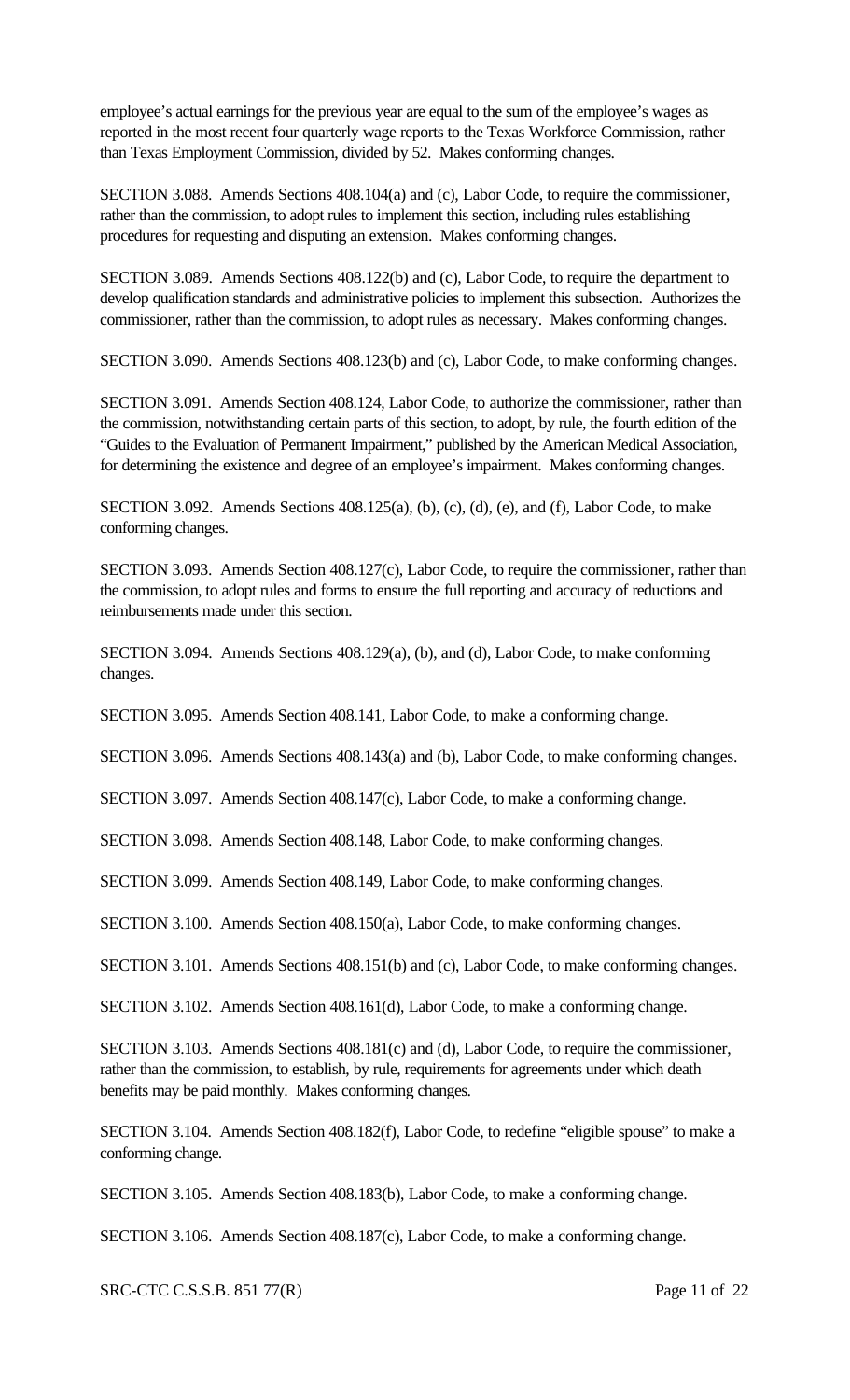SECTION 3.107. Amends Section 408.202, Labor Code, to make a conforming change.

SECTION 3.108. Amends Sections 408.221(a)-(f), Labor Code, to make conforming changes.

(b) Makes a conforming change.

(c) Makes a conforming change.

(d) Authorizes the commissioner, rather than the commission, by rule to provide for the commutation of an attorney's fee, except that the attorney's fee shall be paid in periodic payments in a claim involving death benefits if the only dispute is as to the proper beneficiary or beneficiaries. Makes conforming changes.

(e) Requires the commissioner, rather than the commission, to provide, by rule, guidelines for maximum attorney's fees for specific services in accordance with this section.

(f) Makes a conforming change.

SECTION 3.109. Amends Section 408.222, Labor Code, to make conforming changes.

SECTION 3.110. Amends Section 409.002, Labor Code, to make a conforming change.

SECTION 3.111. Amends Section 409.003, Labor Code, to make a conforming change.

SECTION 3.112. Amends Section 409.004, Labor Code, to make a conforming change.

SECTION 3.113. Amends Sections 409.005(d), (e), (f), (h), and (i), Labor Code, to authorize the commissioner, rather than the commission, to adopt rules relating to certain information, development, and implementation. Makes conforming changes.

SECTION 3.114. Amends Sections 409.006(b) and (c), Labor Code, to authorize the commissioner, rather than the commission, to adopt rules relating to the information that must be contained in an employer record under this section. Makes conforming changes.

SECTION 3.115. Amends Section 409.007(a), Labor Code, to make a conforming change.

SECTION 3.116. Amends Section 409.009, Labor Code, to make a conforming change.

SECTION 3.117. Amends Section 409.010, Labor Code, to make conforming changes.

SECTION 3.118. Amends Sections 409.011(a) and (c), Labor Code, to make conforming changes.

SECTION 3.119. Amends Section 409.012, Labor Code, to authorize the commissioner, rather than the commission, to require, by rule, that a private provider of vocational rehabilitation services maintain certain credentials and qualifications in order to provide services in connection with a worker's compensation insurance claim. Makes conforming changes.

SECTION 3.120. Amends Section 409.013, Labor Code, to make conforming changes.

SECTION 3.121. Amends Sections 409.021(a) and (b), Labor Code, to make conforming changes.

SECTION 3.122. Amends Section 409.022(c), Labor Code, to make a conforming change.

SECTION 3.123. Amends Section 409.023(a), Labor Code, to make a conforming change.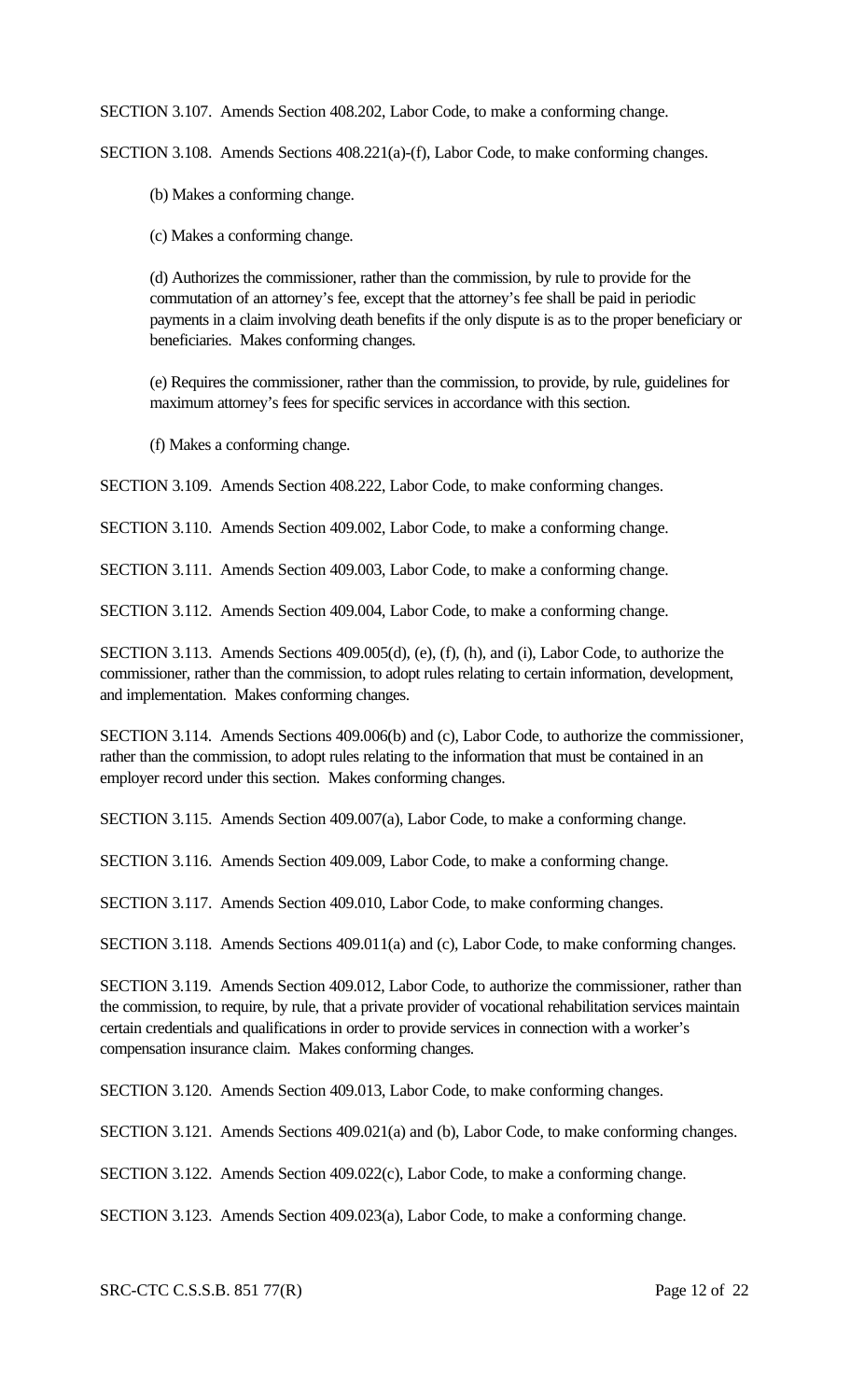SECTION 3.124. Amends Section 409.0231(b), Labor Code, to require the commissioner, rather than the commission, to adopt rules in consultation with the Texas Department of Information Resources as necessary to implement this section, including rules prescribing a period of benefits that is of sufficient duration to allow payment by electronic funds transfer.

SECTION 3.125. Amends Section 409.024, Labor Code, to make conforming changes.

SECTION 3.126. Amends Section 409.041(a), Labor Code, to make a conforming change.

SECTION 3.127. Amends Sections 409.042(a) and (c), Labor Code, to require the commissioner, rather than the commission, to adopt, by rule, training guidelines and continuing education requirements for ombudsmen. Makes a conforming change.

SECTION 3.128. Amends Section 409.043(a), Labor Code, to make a conforming change.

SECTION 3.129. Amends Section 409.044, Labor Code, to make a conforming change.

SECTION 3.130. Amends Section 410.002, Labor Code, to make a conforming change.

SECTION 3.131. Amends Section 410.004, Labor Code, to make a conforming change.

SECTION 3.132. Amends Section 410.005(a), Labor Code, to make a conforming change.

SECTION 3.133. Amends Section 410.021, Labor Code, to make a conforming change.

SECTION 3.134. Amends Sections 410.022(b) and (c), Labor Code, to make conforming changes.

SECTION 3.135. Amends Section 410.023, Labor Code, to make a conforming change.

SECTION 3.136. Amends Section 410.024, Labor Code, to require the commissioner, rather than the commission, by rule to adopt guidelines relating to claims that do not require a benefit review conference and may proceed directly to a contested case hearing or arbitration. Makes a conforming change.

SECTION 3.137. Amends Section 410.025, Labor Code, to require the commissioner, rather than the commission, to prescribe, by rule, the time within which a benefit review conference must be scheduled.

- (b) Makes a conforming change.
- (c) Makes a conforming change.

(d) Requires the commissioner, rather than the commission, to provide, by rule, for expedited proceedings in cases in which compensability or liability for essential medical treatment is in dispute.

SECTION 3.138. Amends Section 410.026(a), Labor Code, to make a conforming change.

SECTION 3.139. Amends Section 410.027(a), Labor Code, to require the commissioner, rather than the commission, to adopt rules for conducting benefit review conferences.

SECTION 3.140. Amends Section 410.030, Labor Code, to make conforming changes.

SECTION 3.141. Amends Section 410.034(b), Labor Code, to require the commissioner, rather than the commission, to prescribe, by rule, the times within which the aggreement and report must be filed.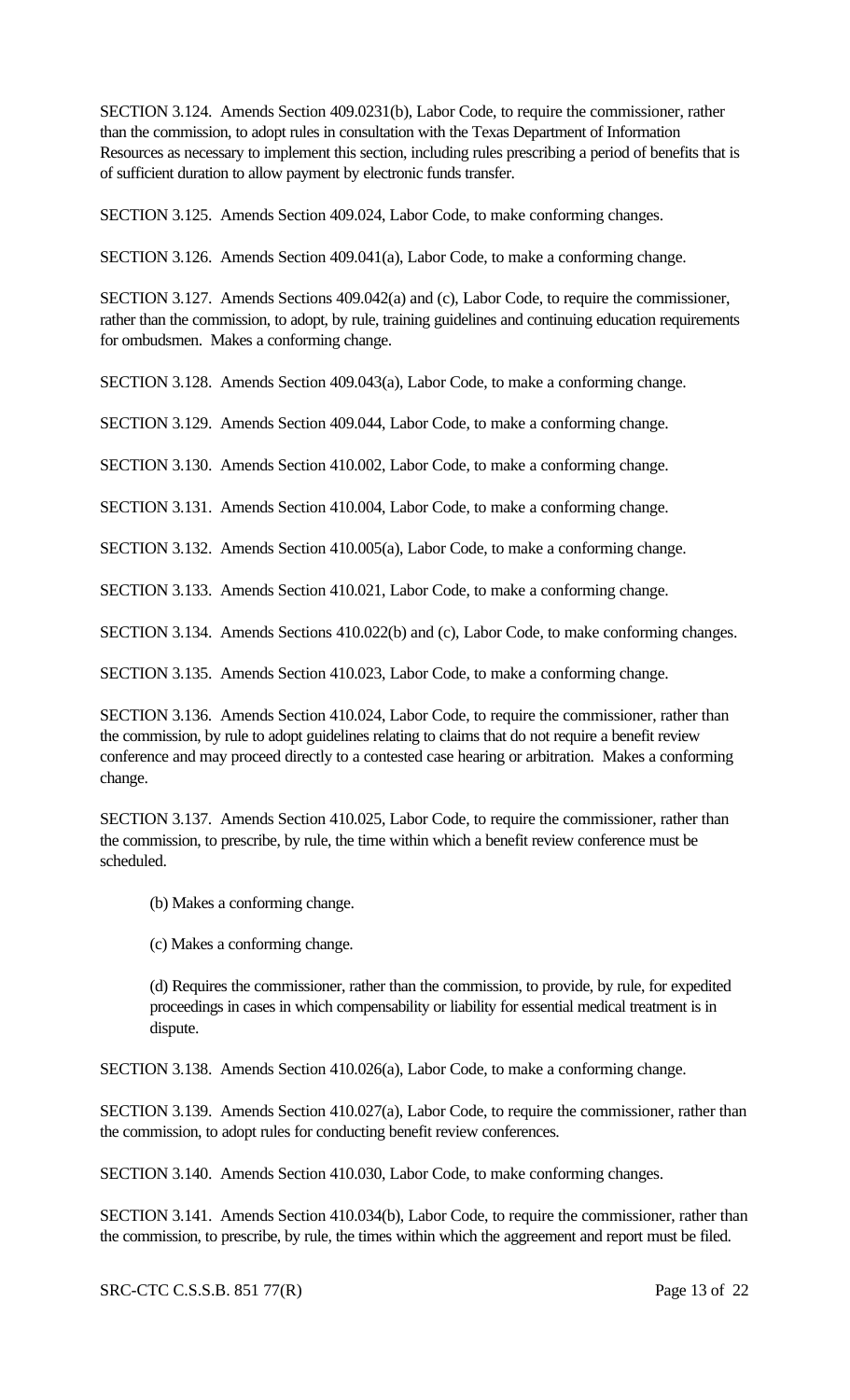SECTION 3.142. Amends Section 410.102, Labor Code, to delete existing text relating to the approval of an arbitrator by certain members of the commission. Makes conforming changes.

SECTION 3.143. Amends Section 410.103, Labor Code, to make a conforming change.

SECTION 3.144. Amends Sections 410.104(b) and (c), Labor Code, to make conforming changes.

SECTION 3.145. Amends Section 410.105, Labor Code, to authorize the commissioner, rather than the commission, to remove an arbitrator. Deletes existing text relating to the removal of an arbitrator by the commission. Makes conforming changes.

SECTION 3.146. Amends Section 410.106, Labor Code, to make conforming changes.

SECTION 3.147. Amends Section 410.107(a), Labor Code, to make conforming changes.

SECTION 3.148. Amends Section 410.108(a), Labor Code, to make a conforming change.

SECTION 3.149. Amends Section 410.109, Labor Code, to make conforming changes.

SECTION 3.150. Amends Section 410.111, Labor Code, to require the commissioner, rather than the commission, to adopt rules for arbitration consistent with generally recognized arbitration principles and procedures.

SECTION 3.151. Amends Section 410.114(b), Labor Code, to make a conforming change.

SECTION 3.152. Amends Section 410.118(d), Labor Code, to make a conforming change.

SECTION 3.153. Amends Section 410.119(b), Labor Code, to make a conforming change.

SECTION 3.154. Amends Sections 410.121(a) and (b), Labor Code, to make conforming changes.

SECTION 3.155. Amends Section 410.151(b), Labor Code, to make a conforming change.

SECTION 3.156. Amends Section 410.153, Labor Code, to make a conforming change.

SECTION 3.157. Amends Section 410.154, Labor Code, to make a conforming change.

SECTION 3.158. Amends Section 410.155, Labor Code, to make conforming changes.

SECTION 3.159. Amends Section 410.157, Labor Code, to require the commissioner, rather than the commission, to adopt rules governing procedures under which contested case hearings are conducted.

SECTION 3.160. Amends Section 410.158(a), Labor Code, to make a conforming change.

SECTION 3.161. Amends Section 410.159, Labor Code, to require the commissioner, rather than the commission, to prescribe, by rule, standard form sets of interrogatories to elicit information from claimant and insurance carriers. Makes a conforming change.

SECTION 3.162. Amends Section 410.160, Labor Code, to make a conforming change.

SECTION 3.163. Amends Section 410.161, Labor Code, to make a conforming change.

SECTION 3.164. Amends Sections 410.168(d) and (e), Labor Code, to require the commissioner, rather than the commission, to prescribe, by rule, the times within which the hearing officer must file the

SRC-CTC C.S.S.B. 851 77(R) Page 14 of 22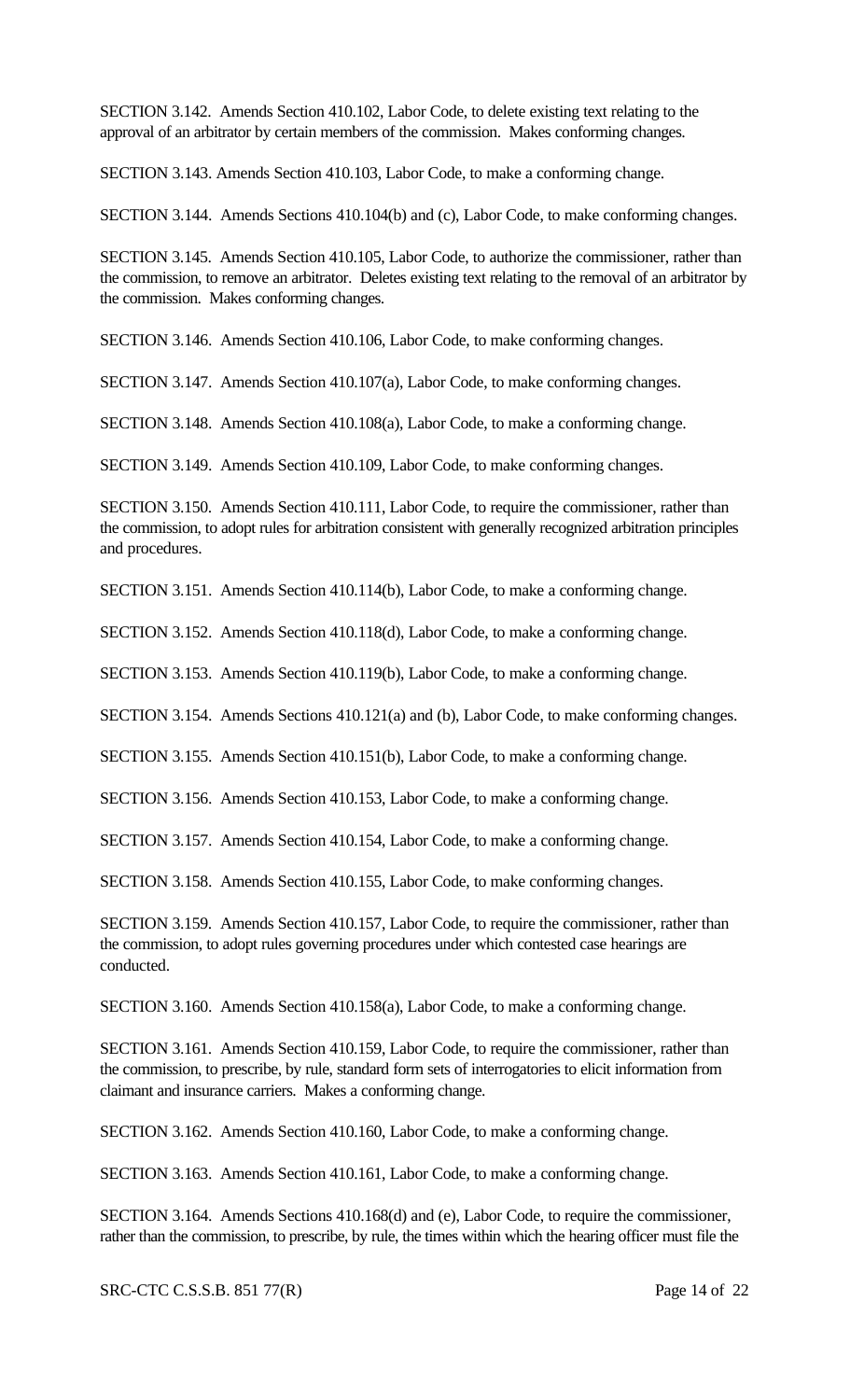decisions with the division. Makes a conforming change.

SECTION 3.165. Amends Section 410.203(d), Labor Code, to require the commissioner, rather than the commission, to adopt rules to give a hearing on remand priority over other proceedings.

SECTION 3.166. Amends Section 410.204(b), Labor Code, to make a conforming change.

SECTION 3.167. Amends Section 410.206, Labor Code, to make a conforming change.

SECTION 3.168. Amends Section 410.207, Labor Code, to make a conforming change.

SECTION 3.169. Amends Sections 410.208(a) and (c), Labor Code, to make conforming changes.

SECTION 3.170. Amends Section 410.209, Labor Code, to require the commissioner, rather than the commission, to adopt rules to provide for the periodic reimbursement schedule, providing for reimbursement at least annually. Makes a conforming change.

SECTION 3.171. Amends Section 410.253, Labor Code, to make a conforming change.

SECTION 3.172. Amends Section 410.254, Labor Code, as follows:

Sec. 410.254. New heading: INTERVENTION. Makes conforming changes.

SECTION 3.173. Amends the heading to Section 410.258, Labor Code, to read as follows:

Sec. 410.258. NOTIFICATION OF DEPARTMENT OF PROPOSED JUDGMENTS AND SETTLEMENTS; RIGHT TO INTERVENE.

SECTION 3.174. Amends Sections 410.258(a), (b), (c), (d), and (e), Labor Code, to make conforming changes.

SECTION 3.175. Amends Section 410.301(a), Labor Code, to make a conforming change.

SECTION 3.176. Amends Section 410.302, Labor Code, to make a conforming change.

SECTION 3.177. Amends Section 410.304, Labor Code, to make conforming changes.

SECTION 3.178. Amends Sections 410.306(b) and (c), Labor Code, to make conforming changes.

SECTION 3.179. Amends Sections 410.307(a) and (d), Labor Code, to make conforming changes.

SECTION 3.180. Amends Section 410.308(a), Labor Code, to make conforming changes.

SECTION 3.181. Amends Section 411.001(1), Labor Code, to redefine "division" to make a conforming change.

SECTION 3.182. Amends Section 411.013, Labor Code, to make a conforming change.

SECTION 3.183. Amends Section 411.032, Labor Code, to require the commissioner, rather than the commission, to adopt rules and prescribe the form and manner of reports filed under this section. Makes conforming changes.

SECTION 3.184. Amends Section 411.035, Labor Code, to make a conforming change.

SECTION 3.185. Amends Section 411.0415, Labor Code, to require the commissioner, rather than

SRC-CTC C.S.S.B. 851 77(R) Page 15 of 22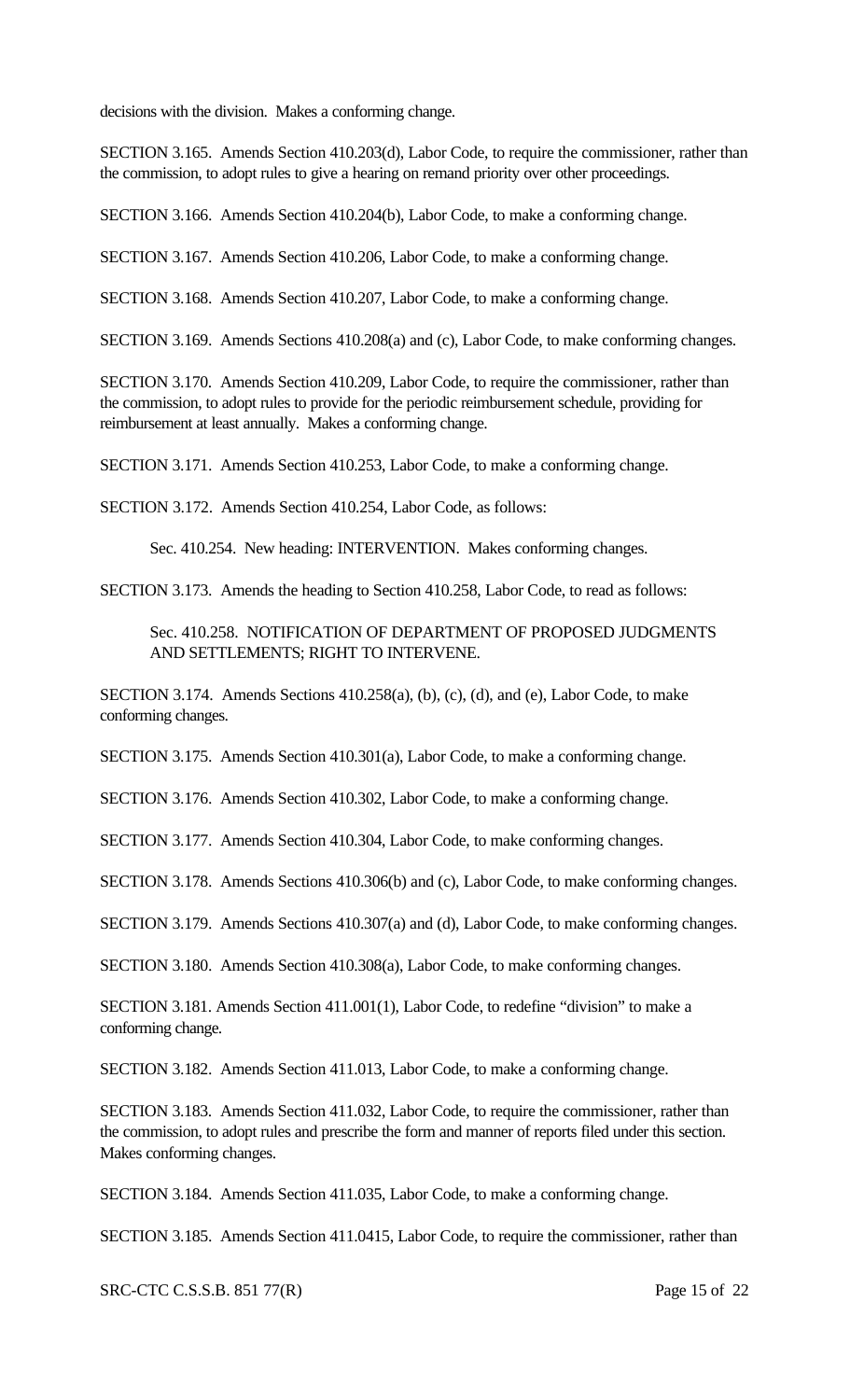the commission, by rule to analyze and list fatalities that may not be related to the work environment, including certain fatalities. Makes conforming changes.

SECTION 3.186. Amends Section 411.042(b), Labor Code, to require the commissioner, rather than the commission, by rule to require a minimum interval of at least six minths before a subsequent audit to identify an employer who was previously identified as a hazardous employer. SECTION 3.187. Amends Section 411.043(b), Labor Code, to make a conforming change.

SECTION 3.188. Amends Section 411.045(a), Labor Code, to make a conforming change.

SECTION 3.189. Amends Section 411.048, Labor Code, to make conforming changes.

SECTION 3.190. Amends Section 411.049(a), Labor Code, to make a conforming change.

SECTION 3.191. Amends Section 411.050, Labor Code, to make a conforming change.

SECTION 3.192. Amends Section 411.062, Labor Code, to require the commissioner, rather than the commission, by rule to establish qualifications for field safety representatives. Makes conforming changes.

SECTION 3.193. Amends Section 411.064(c), Labor Code, to make conforming changes.

SECTION 3.194. Amends Section 411.065(b), Labor Code, to make a conforming change.

SECTION 3.195. Amends the heading to Section 411.067, Labor Code, to read as follows:

Sec. 411.067. DEPARTMENT PERSONNEL.

SECTION 3.196. Amends Section 411.067(a), Labor Code, to make a conforming change.

SECTION 3.197. Amends Section 411.081(b), Labor Code, to make a conforming change.

SECTION 3.198. Amends Section 411.092, Labor Code, to require the departmentr, rather than the commission, to enforce Section 411.091 and to authorize the commissioner to adopt rules for that purpose.

SECTION 3.199. Amends Section 411.104(b), Labor Code, to make a conforming change.

SECTION 3.200. Amends Section 411.105, Labor Code, to make conforming changes.

SECTION 3.201. Amends Section 411.106, Labor Code, to make conforming changes.

SECTION 3.202. Amends Section 411.107, Labor Code, to make conforming changes.

SECTION 3.203. Amends Section 411.108, Labor Code, to make conforming changes.

SECTION 3.204. Amends Sections 412.041(f), (g), and (j), Labor Code, to make conforming changes.

SECTION 3.205. Amends Section 413.001, Labor Code, to make a conforming change.

SECTION 3.206. Amends Section 413.002, Labor Code, to make conforming changes.

SECTION 3.207. Amends Section 413.003, Labor Code, to make a conforming change.

SRC-CTC C.S.S.B. 851 77(R) Page 16 of 22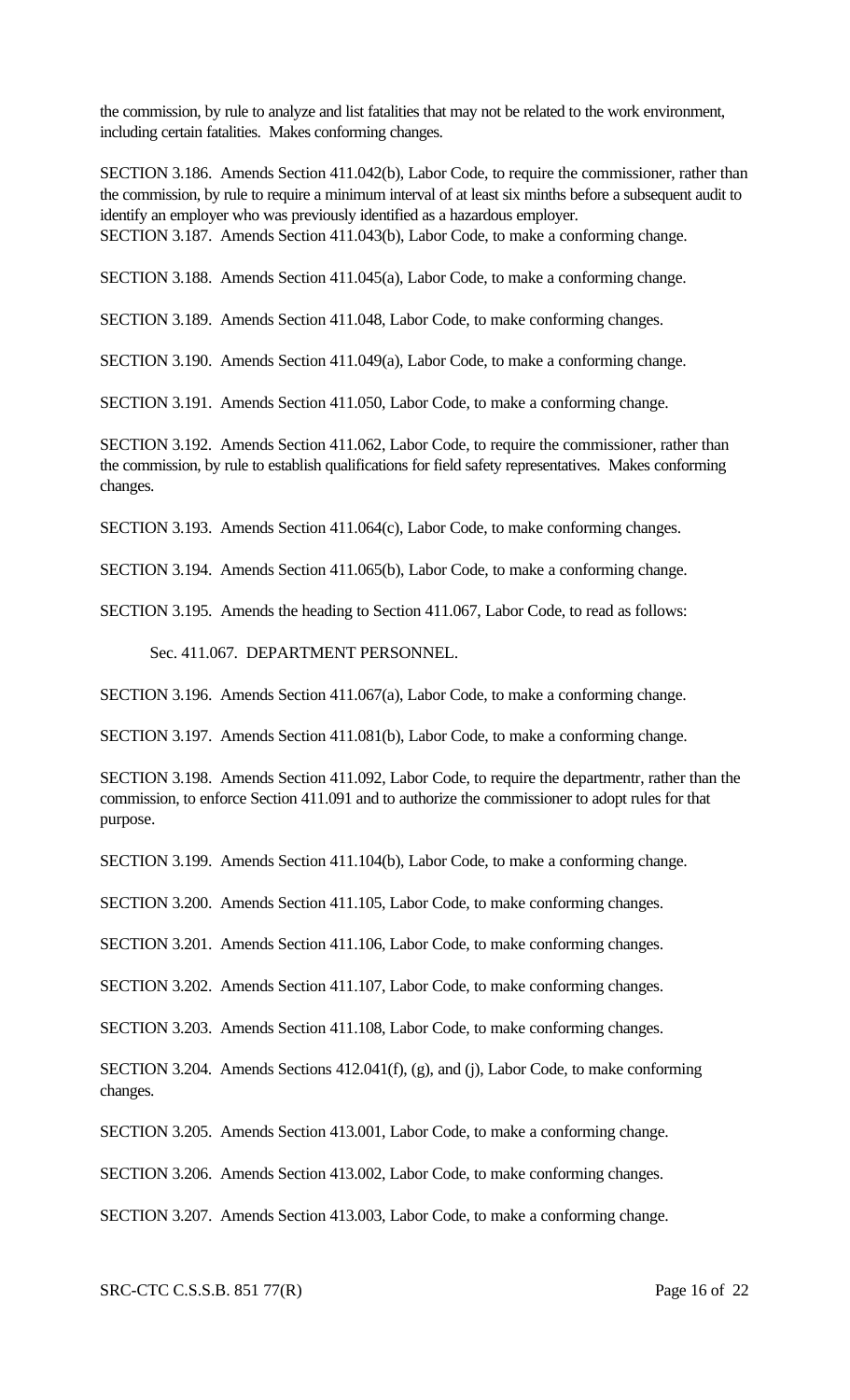SECTION 3.208. Amends Section 413.004, Labor Code, to make a conforming change.

SECTION 3.209. Amends Sections 413.005(a), (b), and (d), Labor Code, to make conforming changes.

SECTION 3.210. Amends Section 413.006, Labor Code, to make a conforming change.

SECTION 3.211. Amends Sections 413.007(a) and (c), Labor Code, to make conforming changes.

SECTION 3.212. Amends Sections 413.008(a) and (b), Labor Code, to make conforming changes.

SECTION 3.213. Amends Section 413.011, Labor Code, to require the commissioner, rather than the commission, by rule to establish medical policies and guidelines relating to certain items.

- (b) Makes a conforming change.
- (c) Makes a conforming change.

(d) Requires the commissioner, rather than the commission, by rule to establish medical policies relating to necessary treatments for injuries.

SECTION 3.214. Amends Section 413.013, Labor Code, to require the commissioner, rather than the commission, by rule to establish certain programs. Makes conforming changes.

SECTION 3.215. Amends Section 413.014, Labor Code, to require the commissioner, rather than the commission, to specify, by rule, which health care treatments and services require express preauthorization by the insurance carrier. Makes a conforming change.

SECTION 3.216. Amends Section 413.015(b), Labor Code, to require the commissioner, rather than the commission, to provide, by rule, for the review and audit of the payment by insurance carriers of charges for medical services provided under this subtitle to endure compliance of health care providers and insurance carriers with the medical policies and fee guidelines adopted by the commissioner, rather than the commission.

SECTION 3.217. Amends Section 413.016(b), Labor Code, to make a conforming change.

SECTION 3.218. Amends Section 413.017, Labor Code, to make conforming changes.

SECTION 3.219. Amends Sections 413.018(a), (c), (d), and (e), Labor Code, to require the commissioner, rather than the commission, by rule to provide for the periodic review of medical care provided in claims in which guidelines for expected or average return to work time frames are exceeded. Authorizes the commissioner, rather than the commission, to adopt rules necessary to implement this section. Authorizes the department to prescribe forms as necessary to implement this section. Makes conforming changes.

SECTION 3.220. Amends Section 413.020, Labor Code, as follows:

Sec. 413.020. New heading: DEPARTMENT CHARGES. Requires the commissioner, rather than the commission, to establish, by rule, procedures to enable the department, rather than the commission, to charge fees to certain entities.

SECTION 3.221. Amends Sections 413.031(a) and (c), Labor Code, to make conforming changes.

SECTION 3.222. Amends Section 413.041, Labor Code, to make conforming changes.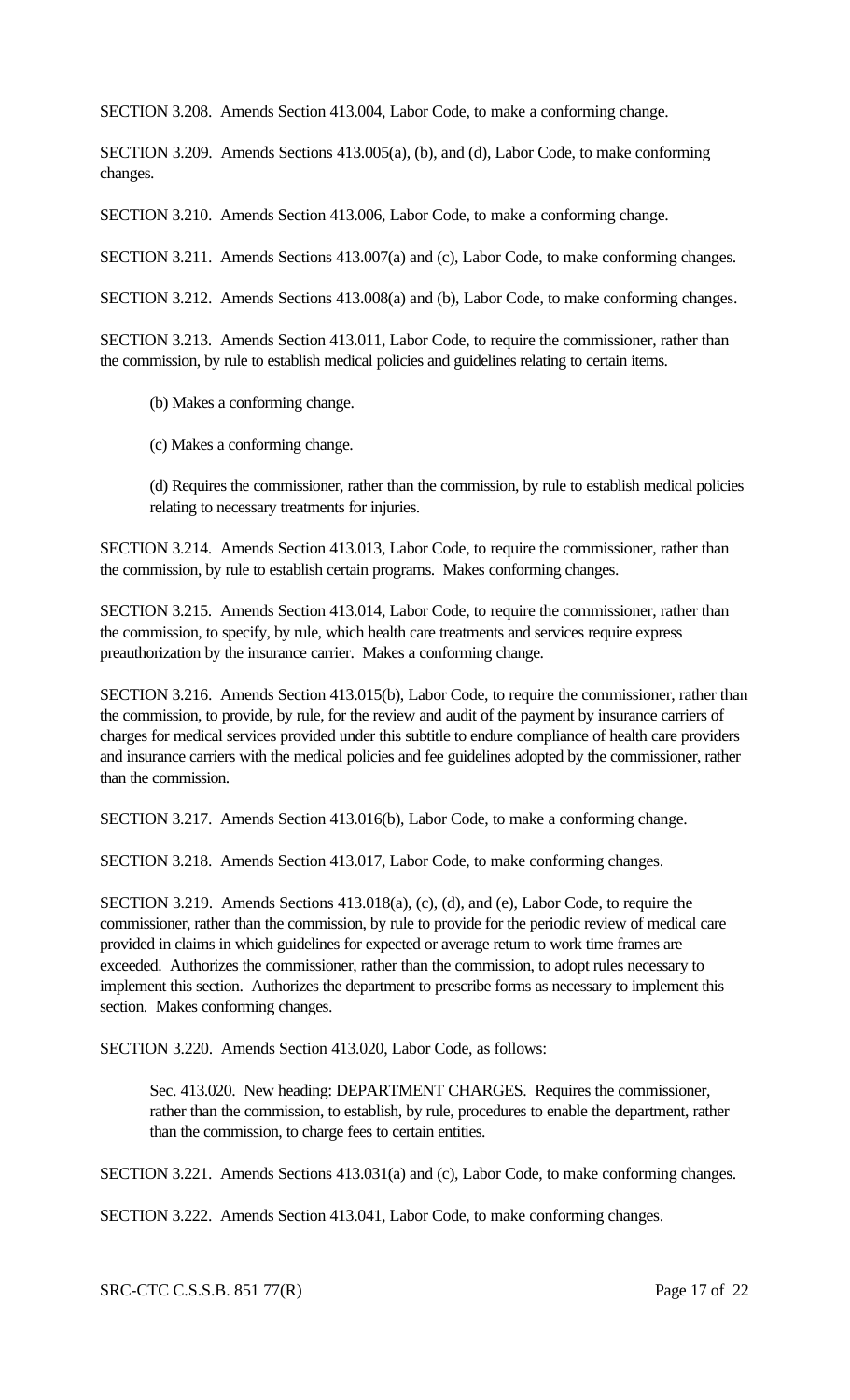SECTION 3.223. Amends Section 413.044, Labor Code, to make conforming changes.

SECTION 3.224. Amends Section 413.051, Labor Code, to make conforming changes.

SECTION 3.225. Amends Section 413.052, Labor Code, to require the commissioner, rather than the commission, by rule to establish procedures to enable the commission to compel the production of documents.

SECTION 3.226. Amends Section 413.053, Labor Code, to require the commissioner, rather than the commission, by rule to establish standards of reporting and billing governing content. Deletes existing test relating to standards of the form of reporting and billing.

SECTION 3.227. Amends Section 413.054(a), Labor Code, to provide that a person who performs services for the department, rather than the commission, as a designated doctor, an independent medical examiner, a doctor performing a medical case review, or a member of a peer review panel has the same immunity from liability as the commissioner, rather than a commission member, under Section 402.012, rather than Section 402.010.

SECTION 3.228. Amends Sections 413.055(a) and (b), Labor Code, to require the commissioner, rather than the commission, to adopt rules to provide for a periodic reimbursement schedule, providing for reimbursement at least annually. Makes conforming changes.

SECTION 3.229. Amends Section 414.002(a), Labor Code, to delete existing text relating to persons monitored by the division of medical review. Makes conforming changes.

SECTION 3.230. Amends Section 414.003, Labor Code, to make conforming changes.

SECTION 3.231. Amends Section 414.005, Labor Code, to make a conforming change.

SECTION 3.232. Amends Section 415.001, Labor Code, to make conforming changes.

SECTION 3.233. Amends Section 415.002, Labor Code, to provide that an insurance carrier or its representative commits an administrative violation if that person wilfully or intentionally adjusts a workers' compensation claim in a manner contrary to license requirements for an insurance carrier, including the rule of the Texas Department of Insurance, rather than the State Board of Insurance. Makes conforming changes.

SECTION 3.234. Amends Section 415.003, Labor Code, to make conforming changes.

SECTION 3.235. Amends Sections 415.0035(a) and (b), Labor Code, to make conforming changes.

SECTION 3.236. Amends Section 415.007(a), Labor Code, to make a conforming change.

SECTION 3.237. Amends Section 415.008(e), Labor Code, to make a conforming change.

SECTION 3.238. Amends Section 415.010(a), Labor Code, to make a conforming change.

SECTION 3.239. Amends Sections 415.021(a), (b), and (c), Labor Code, to make conforming changes.

SECTION 3.240. Amends Section 415.023(b), Labor Code, to authorize the commissioner, rather than the commission, to adopt rules providing for certain actions.

SECTION 3.241. Amends Section 415.024, Labor Code, to make a conforming change.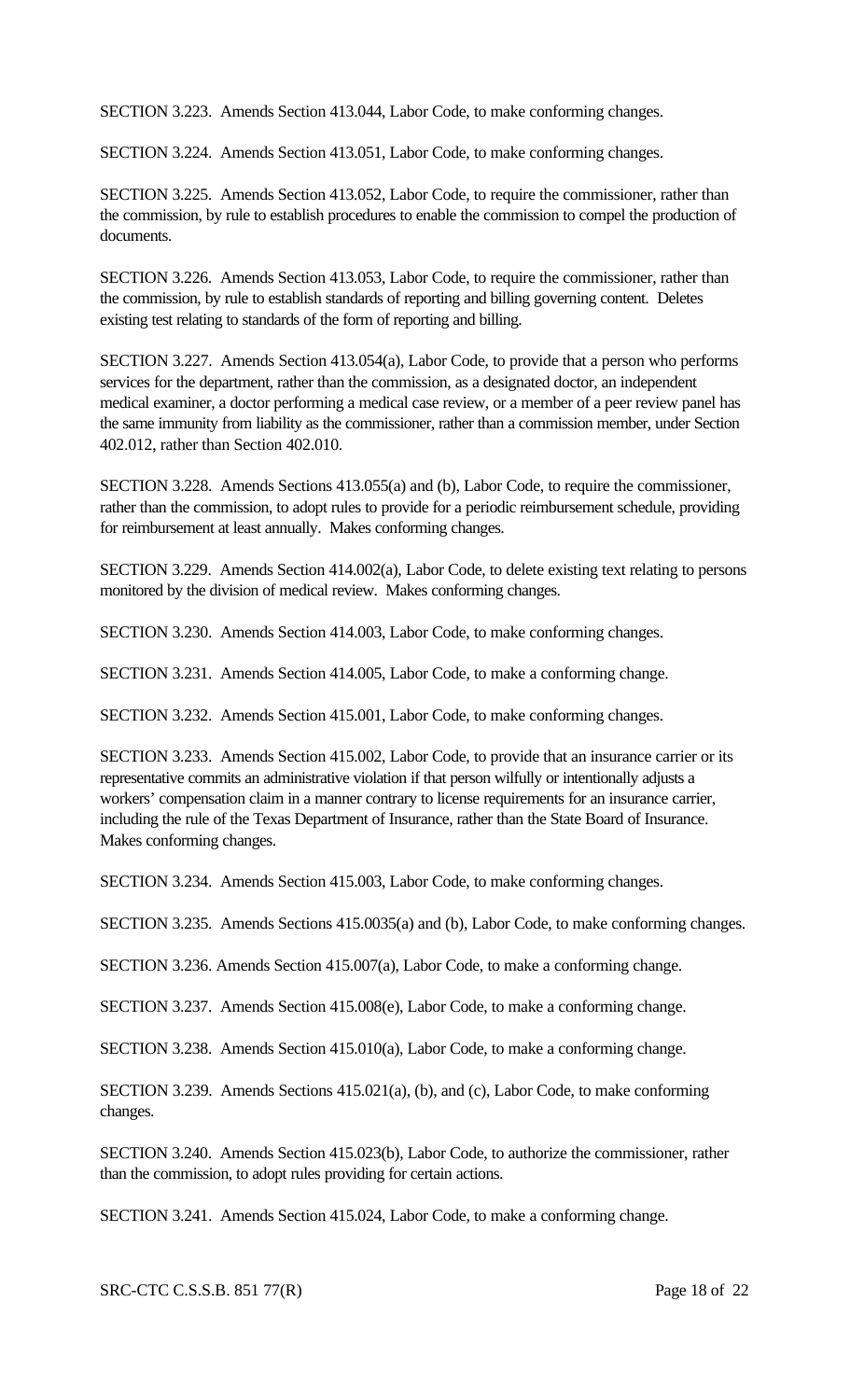SECTION 3.242. Amends Section 415.032(b), Labor Code, to make conforming changes.

SECTION 3.243. Amends Section 415.033, Labor Code, to make a conforming change.

SECTION 3.244. Amends Section 415.034(a), Labor Code, to make a conforming change.

SECTION 3.245. Amends Sections 415.035(b) and (d), Labor Code, to make conforming changes.

SECTION 3.246. Amends Section 416.001, Labor Code, to make a conforming change.

SECTION 3.247. Amends Sections 417.001(c) and (d), Labor Code, to make conforming changes.

SECTION 3.248. Amends Section 417.003(b), Labor Code, to make a conforming change.

SECTION 3.249. Amends Section 501.001, Labor Code, to delete wording relating to the definition of "commission." Defines "department."

SECTION 3.250. Amends Section 501.026(d), Labor Code, to make a conforming change.

SECTION 3.251. Amends Section 501.050(a), Labor Code, to make conforming changes.

SECTION 3.252. Amends Section 502.001(1), Labor Code, to define "department." Deletes wording relating to the definition of "commission."

SECTION 3.253. Amends the heading to Section 502.063, Labor Code, to read as follows:

Sec. 502.063. CERTIFIED COPIES OF DEPARTMENT DOCUMENTS.

SECTION 3.254. Amends Sections 502.063(a) and (c), Labor Code, to prohibit a fee or salary from being paid to the commissioner or an employee of the department under certain circumstances. Makes conforming changes.

SECTION 3.255. Amends Section 502.065(a), Labor Code, to make a conforming change.

SECTION 3.256. Amends Sections 502.066(a) and (e), Labor Code, to make conforming changes.

SECTION 3.257. Amends Section 502.067(a), Labor Code, to make a conforming change.

SECTION 3.258. Amends Section 502.068, Labor Code, to make conforming changes.

SECTION 3.259. Amends Section 502.069(a), Labor Code, to make conforming changes.

SECTION 3.260. Amends Section 503.001(1), Labor Code, to define "department." Deletes wording relating to the definition of "commission."

SECTION 3.261. Amends the heading to Section 503.063, Labor Code, to read as follows:

Sec. 503.063. CERTIFIED COPIES OF DEPARTMENT DOCUMENTS.

SECTION 3.262. Amends Sections 503.063(a) and (c), Labor Code, to make conforming changes.

SECTION 3.263. Amends Section 503.065(a), Labor Code, to make a conforming change.

SECTION 3.264. Amends Section 503.066(a) and (e), Labor Code, to make conforming changes.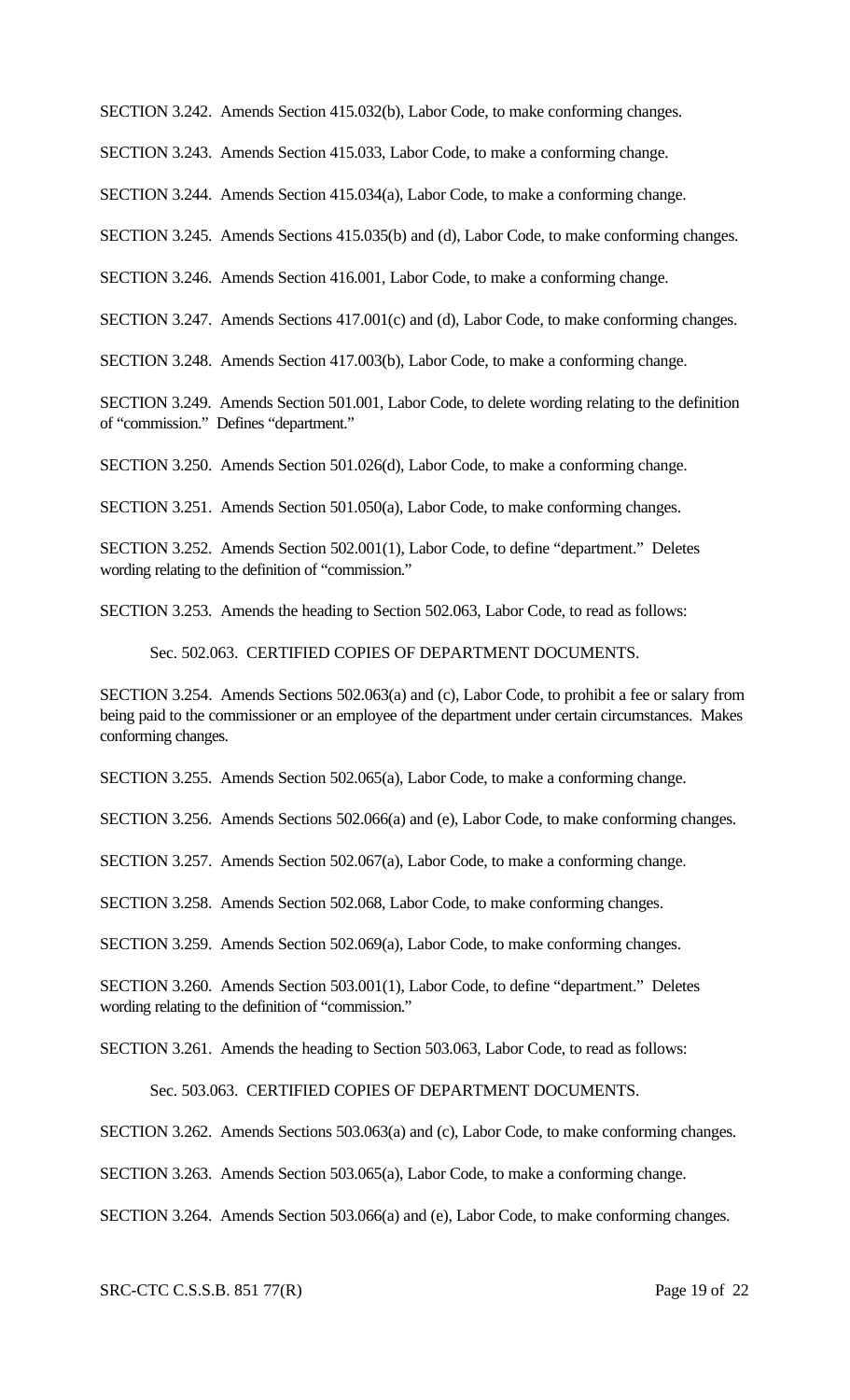SECTION 3.265. Amends Section 503.067(a), Labor Code, to make a conforming change.

SECTION 3.266. Amends Section 503.068, Labor Code, to make conforming changes.

SECTION 3.267. Amends Section 503.069(a), Labor Code, to make conforming changes.

SECTION 3.268. Amends Section 503.070(a), Labor Code, to make conforming changes.

SECTION 3.269. Amends Section 504.001(1), Labor Code, to define "department." Deletes wording relating to the definition of "commission."

SECTION 3.270. Amends the heading to Section 504.018, Labor Code, to read as follows:

Sec. 504.018. NOTICE TO DEPARTMENT AND EMPLOYEES; EFFECT ON COMMON-LAW OR STATUTORY LIABILITY.

SECTION 3.271. Amends Section 504.018(a), Labor Code, to make a conforming change.

SECTION 3.272. Amends the heading to Section 505.053, Labor Code, to read as follows:

Sec. 505.053. CERTIFIED COPIES OF TEXAS DEPARTMENT OF WORKERS' COMPENSATION DOCUMENTS.

SECTION 3.273. Amends Sections 505.053(a) and (c), Labor Code, to make conforming changes.

SECTION 3.274. Amends Section 505.054(d), Labor Code, to make conforming changes.

SECTION 3.275. Amends Section 505.055, Labor Code, to require the department to file, in addition to subsequent reports of an injury filed with the department under Section 409.005(i), rather than 409.005(e), a subsequent report on a form obtained for that purpose on the termination of incapacity of the injured employee, or if the incapacity extends beyond 60 days. Makes conforming changes.

SECTION 3.276. Amends Sections 505.056(a) and (d), Labor Code, to make conforming changes.

SECTION 3.277. Amends Section 505.057(a), Labor Code, to make a conforming change.

SECTION 3.278. Amends Section 505.058, Labor Code, to make conforming changes.

SECTION 3.279. Amends Section 505.059(a), Labor Code, to make conforming changes.

# ARTICLE 4. REPEALER

SECTION 4.001. Repealer: Section 402.063 (Appointment of Executive Director), Labor Code; and Section 505.001(1), Labor Code.

### ARTICLE 5. TRANSITION PROVISIONS; EFFECTIVE DATE

SECTION 5.001. Provides that the change in designation of the Texas Workers' Compensation Commission (commission) to the Texas Department of Workers' Compensation (department) does not affect or impair any act done or taken, any rule, standard, or rate adopted, any order or certificate issued, or any form approved by the commission as a state agency, or any penalty assessed by the commission as a state agency before the change in designation made by this Act.

SECTION 5.002. (a) Provides that the commission is abolished on the effective date of this Act.

SRC-CTC C.S.S.B. 851 77(R) Page 20 of 22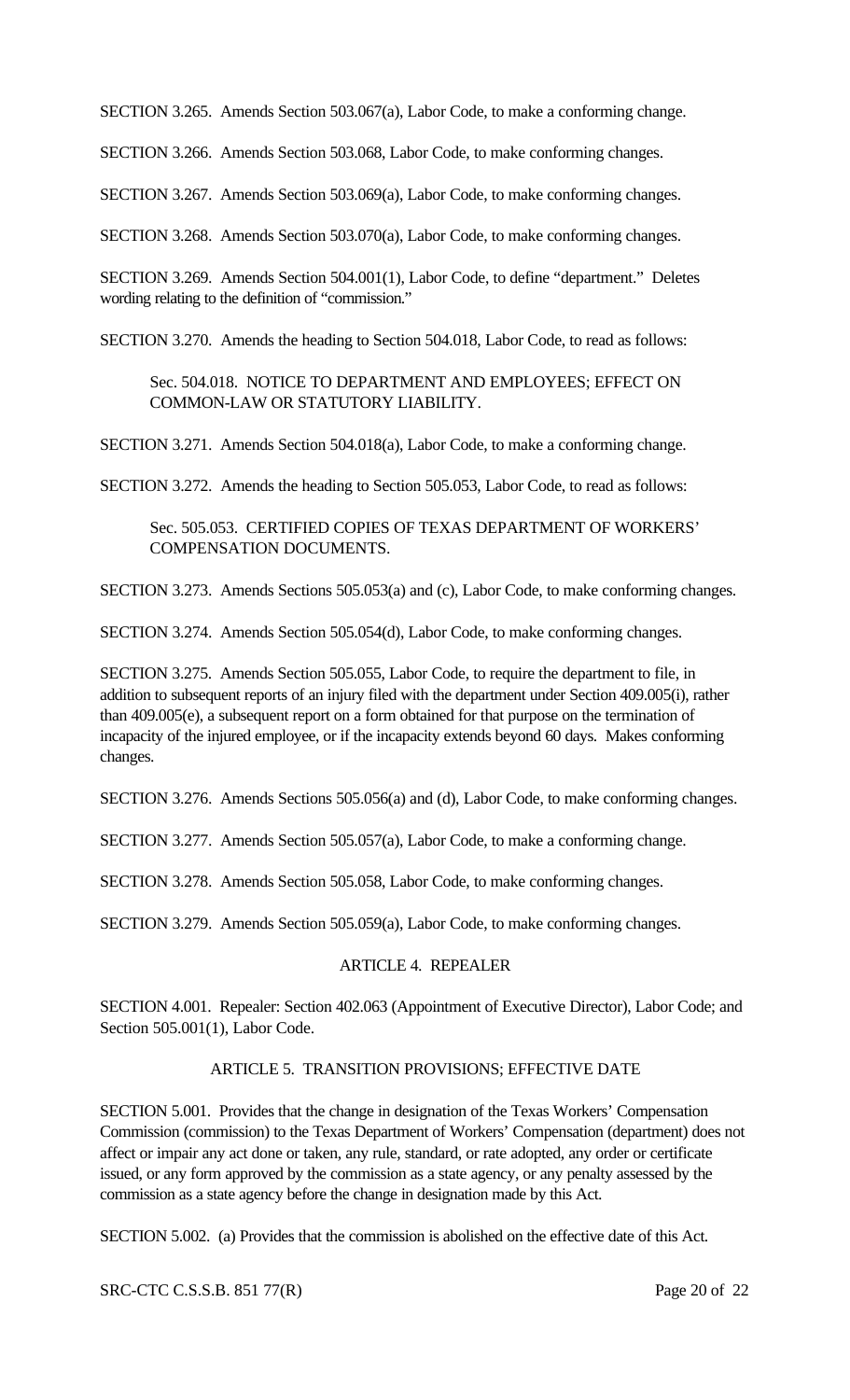Provides that the term of a person who is serving on the commission on the effective date of this Act expires on the date the commissioner of workers' compensation (commissioner) is appointed and duly qualified for office.

(b) Provides that a person who is serving as a member or as executive director of the commission on August 31, 2001, is not eligible for appointment as commissioner under Section 402.004, Labor Code, as added by this Act.

SECTION 5.003. Provides that all appropriations made by the legislature for the use and benefit of the commission are available for the use and benefit of the department.

SECTION 5.004. Requires the governor to appoint the commissioner not later than December 31, 2001.

SECTION 5.005. Effective date: September 1, 2001.

# **SUMMARY OF COMMITTEE CHANGES**

Amends As Filed S.B. 851 to transfer certain powers, functions, duties, and requirements from the Texas Workers' Compensation Commission (commission) to the Texas Department of Workers' Compensation (department) rather than to the commissioner of workers' compensation (commissioner), and from the commission to the commissioner rather than the department. Also amends As Filed S.B. 851 as follows:

SECTION 1.001. Sec. 402.001. Adds proposed text relating to certain requirements of the department.

Sec. 402.002. Adds proposed text relating to the composition of the department.

Sec. 402.003. Amends proposed text relating to the enforcement of certain laws by the commissioner. Adds proposed text relating to powers and duties of the commissioner and actions the commissioner is authorized to take.

Sec. 402.010. Amends text relating to the validity of an action of the commissioner or the department.

SECTION 1.002. Sec. 402.041. Amends proposed text relating to the appointment of certain individuals.

Sec. 402.043. Removes proposed text relating to the commissioner's designee.

Sec. 402.044. Makes a conforming change.

SECTION 2.002. Sec. 402.021. Adds proposed text relating to the allocation of functions among certain divisions.

SECTION 2.030. Adds proposed text relating to the State Office of Administrative Hearings.

SECTION 3.007. Removes proposed text relating to certain references in law.

SECTION 3.017. Adds proposed text relating to the composition of Research and Oversight Council on Workers' Compensation.

SECTION 3.028. Transfers rulemaking authority from the commission to the department, rather than to the commissioner.